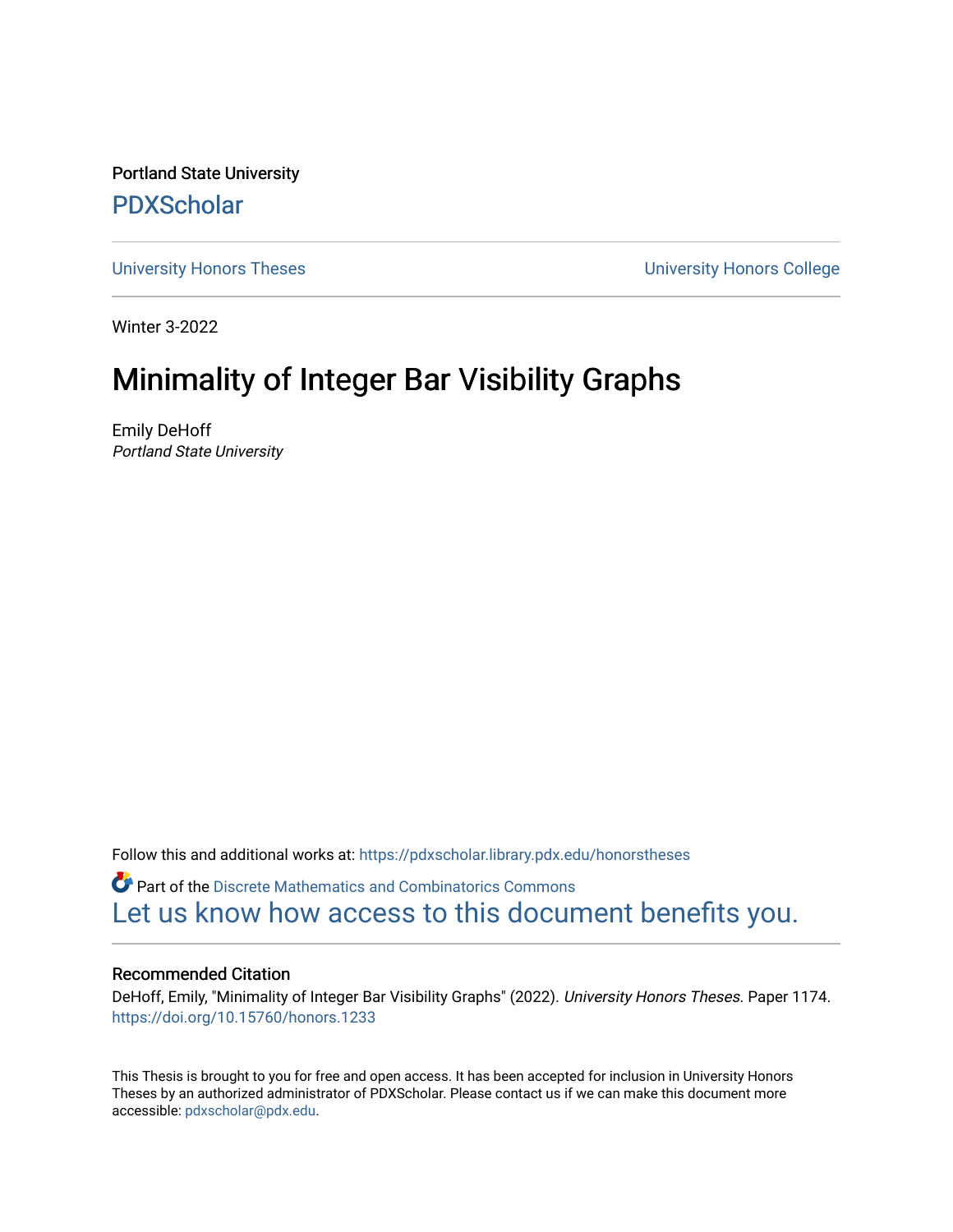## Minimality of Integer Bar Visibility Graphs

by

Emily DeHoff

An undergraduate honors thesis submitted in partial fulfillment of the

requirements for the degree of

Bachelor of Science

in

University Honors

and

Mathematics

Thesis Adviser

Dr. John S. Caughman

Portland State University

2022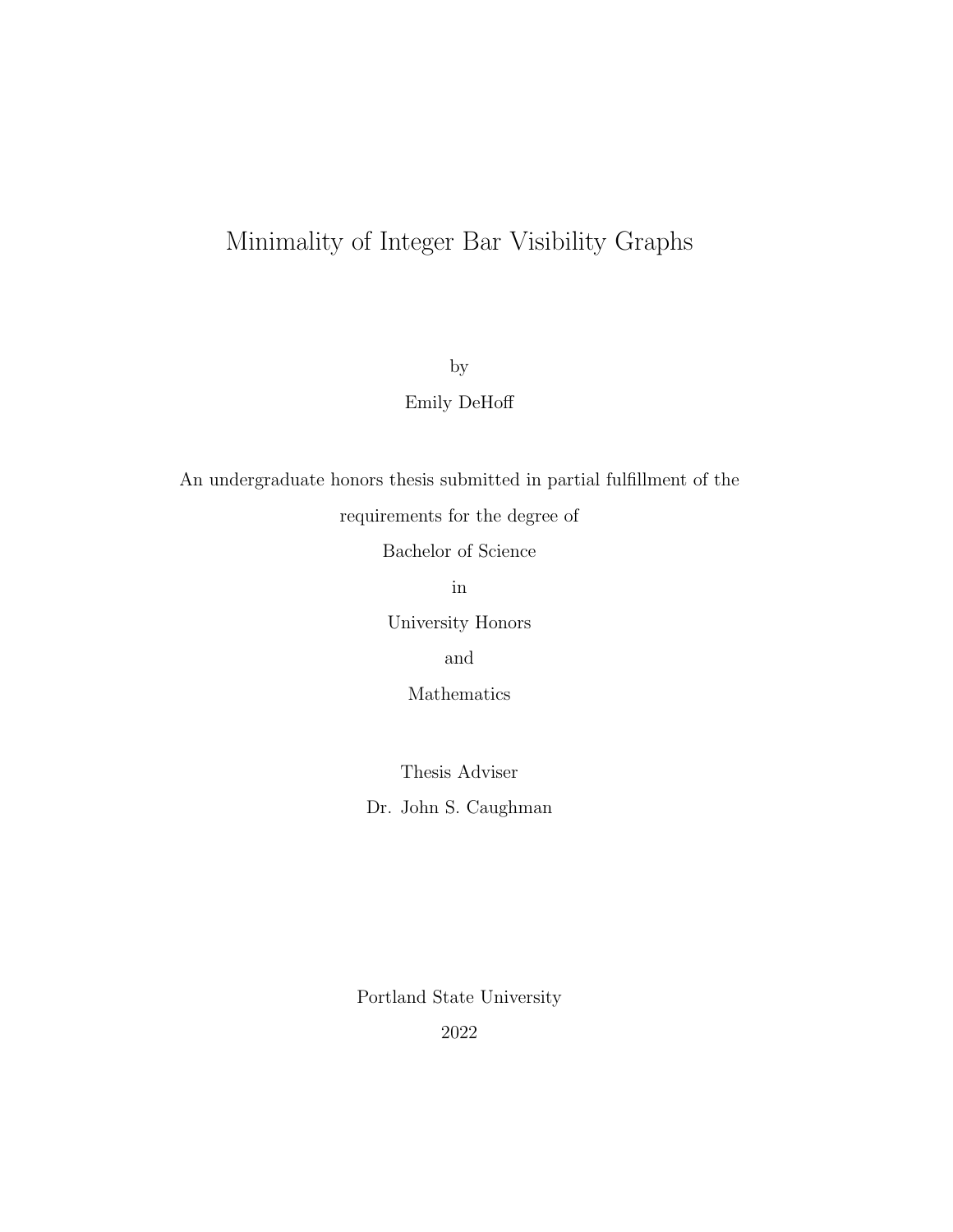## Contents

|                | Introduction                    | 3                      |
|----------------|---------------------------------|------------------------|
|                | 1.1                             |                        |
|                | 1.2                             |                        |
|                | 1.3                             | $\overline{4}$         |
|                | <b>Notation and Definitions</b> | $\boldsymbol{\Lambda}$ |
| 3              | Prior Work                      | 5                      |
| 4              | <b>Preliminary Results</b>      | 6                      |
| 5              | <b>Families of Graphs</b>       | 9                      |
|                | 5.1                             |                        |
|                |                                 |                        |
|                | 5.3                             | 11                     |
| 6              | Main Results                    | 13                     |
| $7\phantom{.}$ | Applications of Main Results    | 16                     |
|                |                                 | -16                    |
|                | 7.2                             | 17                     |
| 8              | <b>Future Work</b>              | 18                     |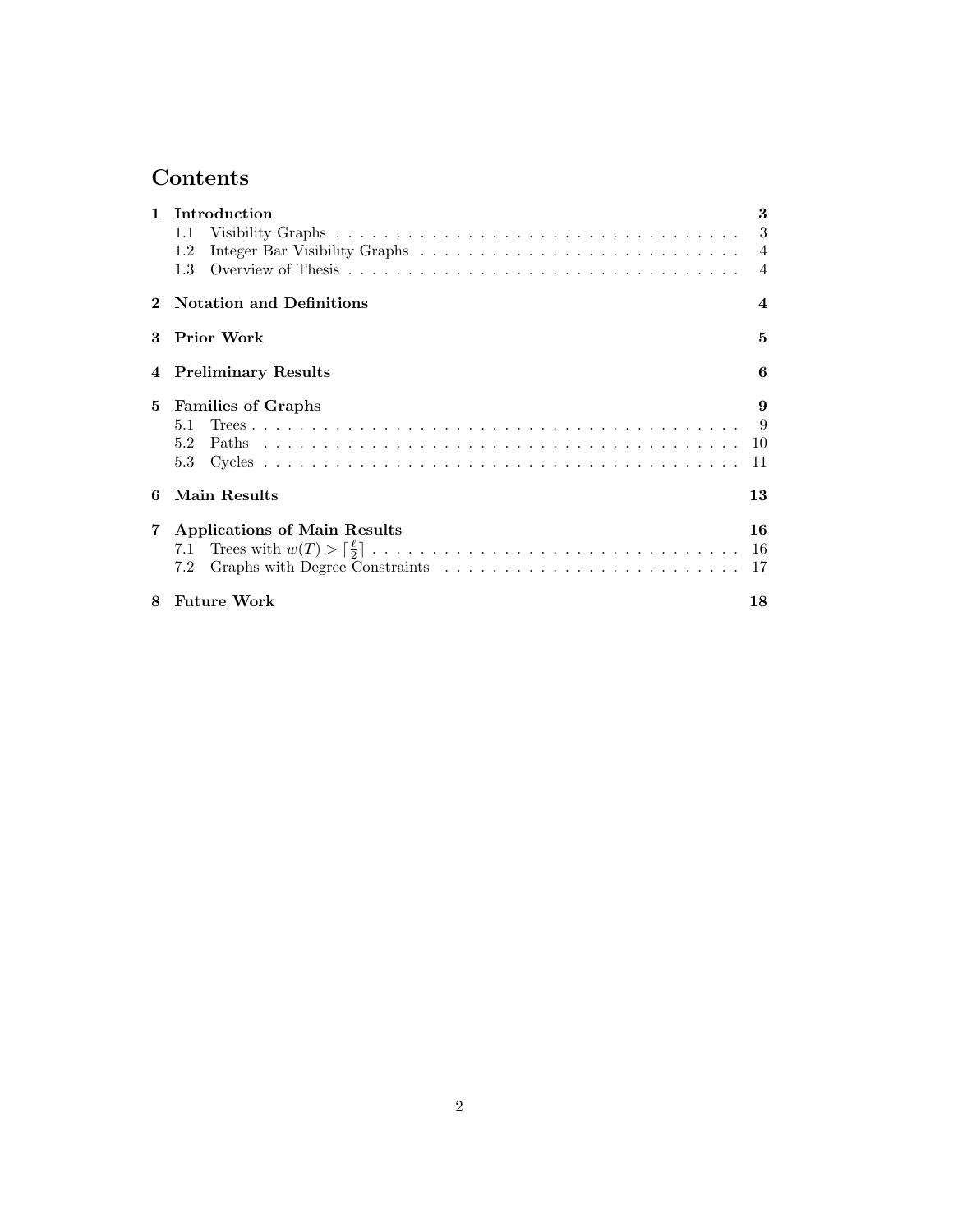## 1 Introduction

A graph is a mathematical structure often depicted as a collection of points in the plane (called vertices), together with a collection of simple curves (called edges) connecting pairs of these points.

Graphs are often used to study the relationships between objects, such as when mapping computer networks or modeling COVID transmission. In the 1970s, researchers found that graphs were a useful tool in the efficient design of integrated circuits, specifically in Very Large Scale Integration (VLSI). What began as an application of graph coloring [2] led to an in-depth study of visibility graphs [4, 6].

#### 1.1 Visibility Graphs

A visibility representation of a graph  $G$  is an association between the set of vertices in G and a set of objects in the plane such that two objects have an unobstructed, positive width line of sight between them if and only if their corresponding vertices are adjacent in G. These visibility representations are also referred to as line-of-sight graphs, or simply visibility graphs.

Visibility graphs are typically categorized based on the objects used. In this paper, we focus primarily on bar visibility representations, using horizontal line segments, called bars, to represent the vertices of a graph  $G$  and vertical lines of sight between bars to indicate adjacency between vertices in  $G$  (Figure 1b). We also refer to this representation as a bar visibility graph (BVG). If a graph has such a representation, we say it is bar representable. Visibility graphs using rectangles and both vertical and horizontal lines of sight are also common in the literature and are referred to as rectangle visibility representations (Figure 1c).



#### Figure 1

Notice that in Figure 1a the vertices a and b are adjacent while b and d are not. We can see in Figure 1b that there is a clear line of sight between the bars  $a$  and  $b$  but visibility between  $b$  and  $d$  is obstructed by  $c$ . Similarly, in Figure 1c the rectangles  $a$  and  $b$  can 'see' each other, but b and d cannot.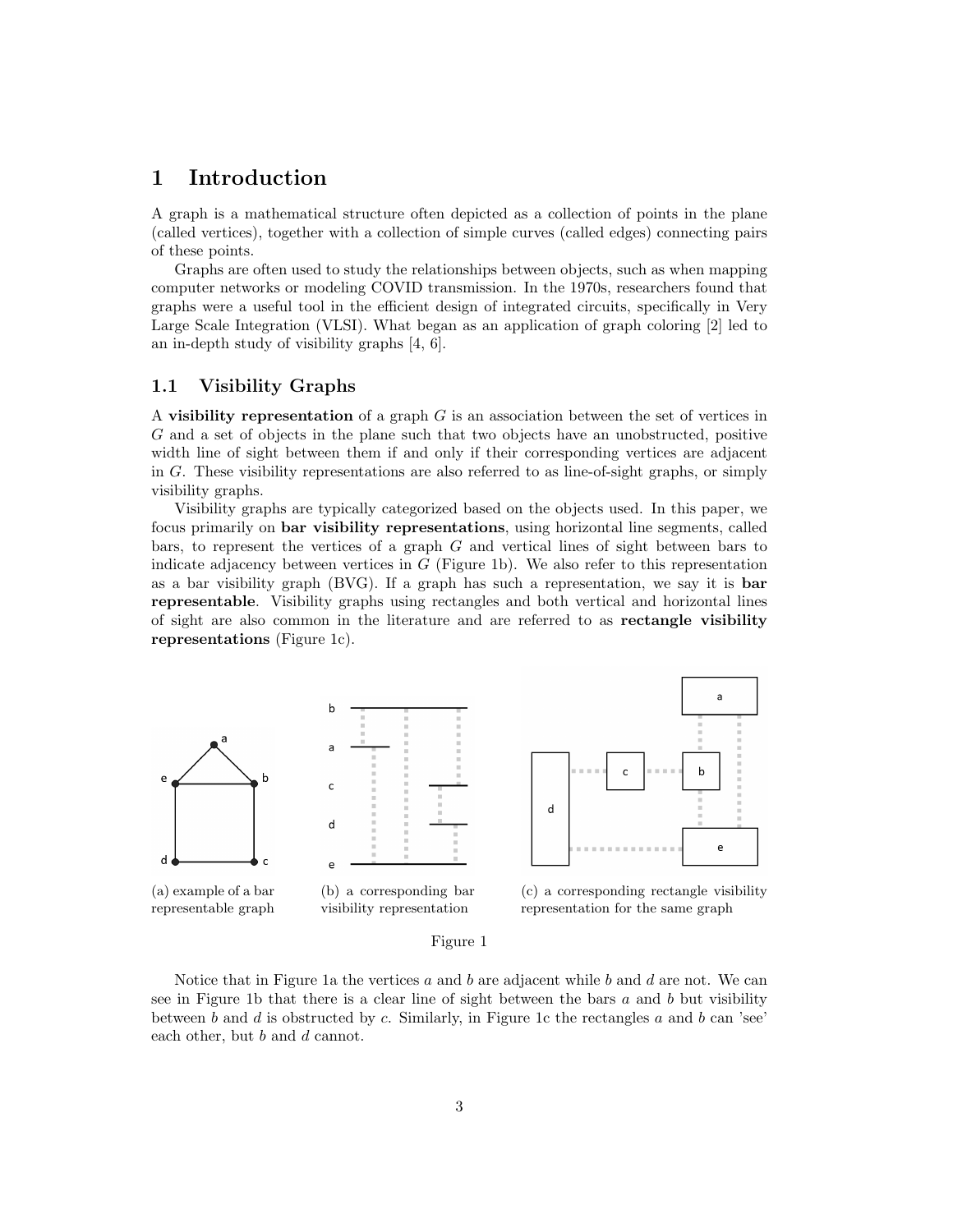In the context of VLSI, visibility graphs were first introduced by Garey, Johnson, and So [2] in 1976 as part of a graph coloring approach to testing for short-circuits in printed circuit boards. Roughly 10 years later, Wismath [6] and Tamassia and Tollis [4] provided several conditions on a graph in order for it to be representable as a bar or rectangle visibility graph. These conditions include planarity and constraints on cut-vertices.

#### 1.2 Integer Bar Visibility Graphs

A natural question to ask when studying bar visibility graphs is how to minimize their size. For this question to be meaningful, we narrow our focus to BVGs where the endpoints of each bar lie on non-negative integer coordinate points and are included in the bars. We also require that lines of sight between bars have positive non-zero width. We call these integer bar visibility graphs. In this paper, when a graph has  $n$  vertices, we draw each bar at a distinct y-coordinate in the set  $\{1, 2, ..., n\}$ , so the height of a BVG will always be the number of vertices in the graph  $G$ . This allows us to focus on width when minimizing the size of a bar visibility representation. When describing integer bar visibility graphs, we refer to each unit interval along the x-axis as a column.

We use the term **width** to refer to the minimum number of columns required to represent a given bar-representable graph G, and we denote this by  $w(G)$ . In particular, a graph G cannot have a bar visibility representation with width less than  $w(G)$ .

To date, relatively little research has been published on minimizing the width of bar visibility graphs. One notable exception is the paper by Kant, Liotta, Tamassia, and Tollis [3], in which the authors consider the area required for both bar and rectangle visibility representations of directed trees. In their work, they present lower and upper bounds for the width required to represent free and rooted trees with an upward visibility graph. Here we seek to generalize and expand upon their work by allowing visibility both upward and downward, and by considering more general families of graphs.

#### 1.3 Overview of Thesis

In this paper we study characterizations of bar visibility representations for several families of graphs, and we establish bounds on their width. Our work is organized as follows. In Section 2 we define the graph theoretic terms and notation used throughout this paper. In Section 3 we cover essential theorems from previous scholarship. In Section 4 we prove some lower bounds and basic results on the width of general graphs. In Section 5 we find the exact width for paths and cycles along with a sharp lower bound for the width of trees. In Section 6 we present our main results, providing a necessary condition for a graph to have width  $k$ . In Section 7 we use our main results to prove a surprising result about trees and show that there does not exist an upper bound on the width of families of graphs with specific degree constraints. And, finally, in Section 8, we present questions for further research.

## 2 Notation and Definitions

In this section, we collect a few basic definitions concerning graphs. For a more thorough introduction to the topic, we refer the reader to [3, 5].

A graph G is defined by a finite set  $V(G)$ , whose elements are called **vertices**, and a set  $E(G)$  of 2-element subsets of  $V(G)$ , called **edges**. The number of vertices in G is represented by n. A drawing, or **embedding**, of G assigns each vertex v in  $V(G)$  to a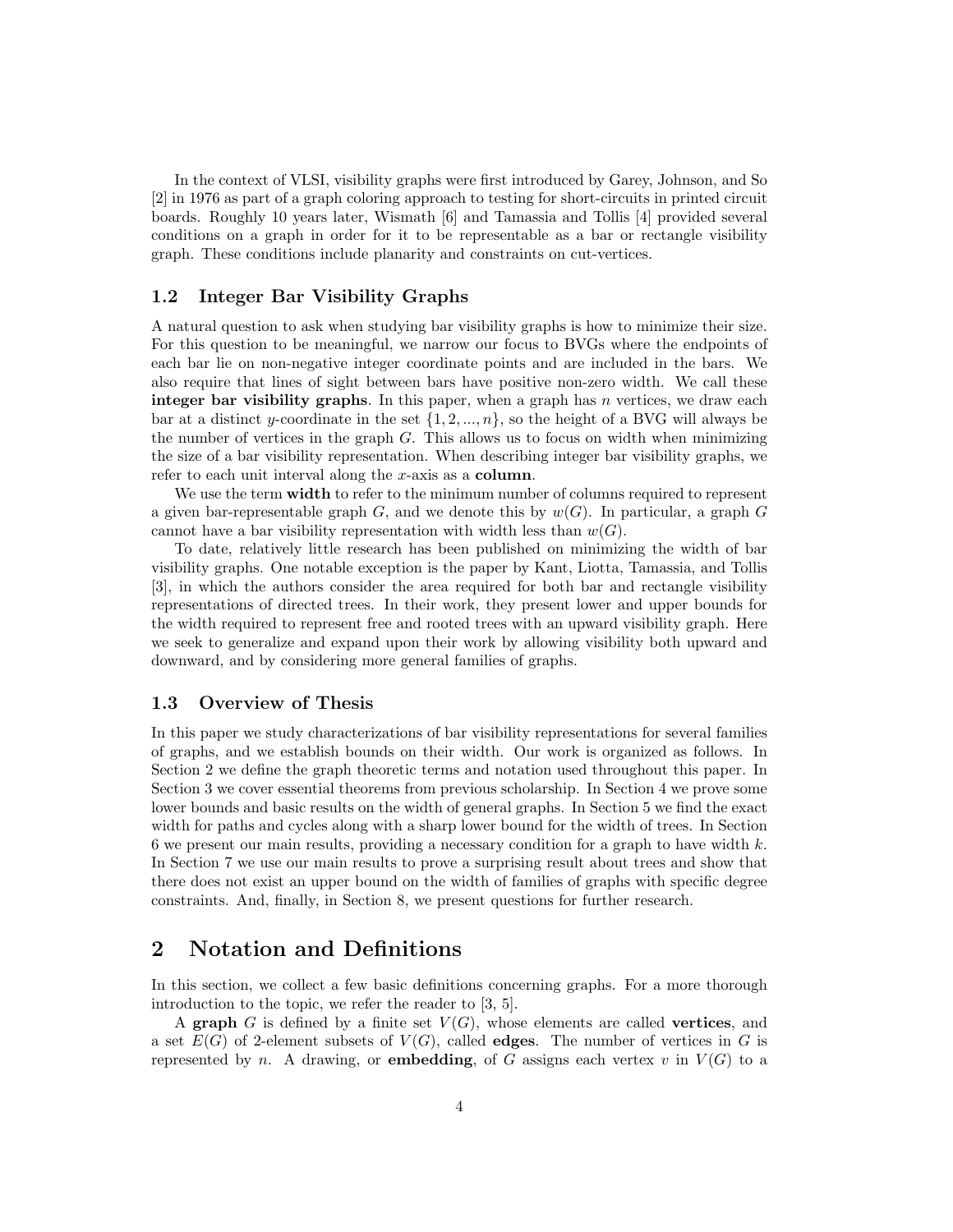point in the plane and each edge in  $E(G)$  to a simple curve whose endpoints are the pair of vertices in that edge (see Figure 1a). When two vertices are connected by an edge, we say they are adjacent. The degree of a vertex  $v$  is the number of vertices adjacent to it and the **maximum degree** of a graph  $G$  is the highest degree of all vertices in  $G$ , denoted by  $\Delta(G)$ . Any vertex with degree 1 is called a leaf.

A graph is considered planar if it can be drawn in such a way that no two edges cross. Such a drawing is called a planar embedding. Note that not every drawing of a planar graph is a planar embedding. A face of a planar embedding is any simple closed region in the complement of the embedding. Roughly speaking, then, a face is any region that is either bounded by edges (with no vertices or edges within it), or the unbounded region outside the drawing.

A path in a graph G is any sequence of distinct, consecutively adjacent vertices. The length of a path is one less than the number of vertices in the path. A graph  $G$  is **connected** if there exists a path between every pair of vertices in  $G$ . We say a graph  $H$  is a **subgraph** of a graph G whenever  $V(H) \subseteq V(G)$  and  $E(H) \subseteq E(G)$ . When a graph is disconnected, it contains more than one component, or maximal connected subgraph of the original graph. A cut vertex is a vertex whose removal increases the number of components in the graph. Likewise, a cut edge is an edge whose removal increases the number of components in the graph.

There are a number of important families of graphs we will encounter frequently in this paper. A **path**  $P_n$  is a sequence of n vertices  $v_1, v_2, ..., v_n$  such that each vertex is adjacent to the next. A cycle  $C_n$  is a path with the addition of an edge between the first and last vertices. A tree (also referred to as a free tree) is a connected graph that contains no cycles as subgraphs. A star is a special type of tree that has one vertex v of degree  $n-1$ and  $n-1$  leaves adjacent to v. A **rooted tree** is a free tree T along with a distinguished vertex called the **root** of T. The **height** of a rooted tree T, denoted by  $h(T)$ , is the length of a longest path from the root of T to a leaf.

## 3 Prior Work

It is natural to wonder if every graph is bar-representable. Indeed, it is readily verified that all graphs on up to 4 vertices have a bar representation. However, in considering all graphs on up to 7 vertices, it is known that bar-representability coincides with planarity. In other words, if  $n \leq 7$ , then G is bar-representable if and only if G is planar. For the general case, Tamassia and Tollis [4] (and separately Wismath [6]) show that, for any number of vertices  $n$ , planarity is a necessary condition for a graph to be bar-representable. It is interesting to note, however, that the converse is not necessarily true. Wismath [6] found the smallest planar graph that is not bar-representable (see Figure 2).



Figure 2: The smallest non-bar-representable planar graph.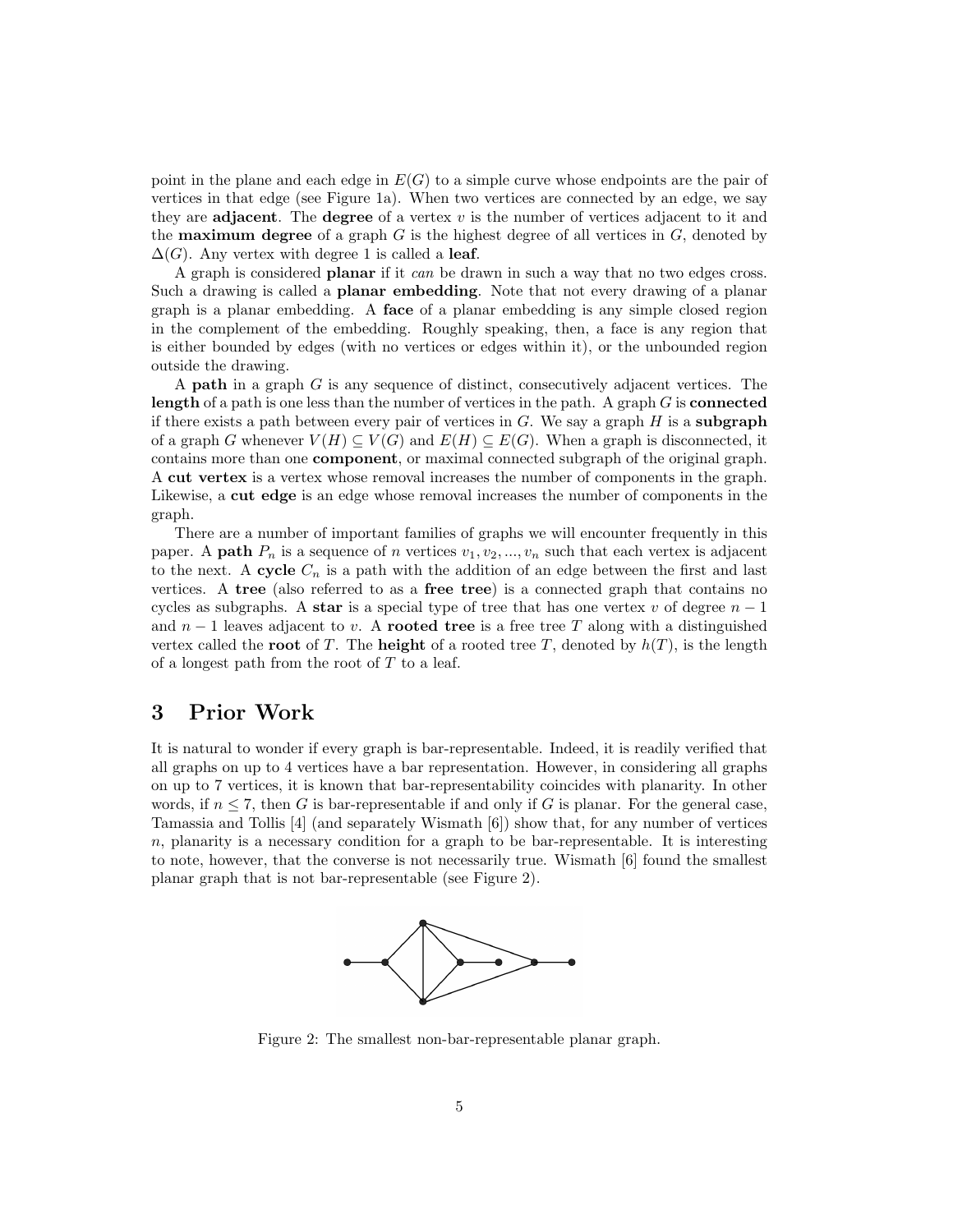Tamassia and Tollis [4] built on this by providing the necessary and sufficient conditions for a graph to be bar-representable. They found that a graph  $G$  is bar-representable if and only if it has a planar embedding where all cut vertices appear on the boundary of the same face. You can see in Figure 2 that the three cut vertices do not lie on the boundary of the same face, and no planar embedding exists such that they do share the same face. Thus this graph exemplifies the conditions laid out by Tamassia and Tollis.

We were able to find one piece of previous scholarship, by Kant et al [3], that considers the area required to represent graphs. Their work specifically deals with the area required to represent directed trees using the notion of upward visibility. For this kind of visibility, each directed edge  $(v_i, v_k)$ , must correspond to a visibility where the bar for  $v_k$  is located above the bar for  $v_i$ . Their results are divided into two parts. The first looks at rooted trees, and the second at free trees.

**Theorem 3.1** (Kant, Liotta, Tamassia, and Tollis, [3]). Let T be a rooted tree with l leaves and height h. The area required by an upward bar-visibility representation of  $T$  is at least  $(2l-1)\cdot h$ .

**Theorem 3.2** (Kant, Liotta, Tamassia, and Tollis, [3]). Let T be a free tree with n vertices, l leaves, and critical height  $h^*$ . The area required by a bar-visibility representation of T is  $\Omega(l \cdot h^* + n - 1).$ 

We refer the interested reader to their paper for further details, including the definitions of critical height and  $\Omega$  notation. Although these two results are relevant to our work in that they address the area (and by extension, the width) required to represent trees, their restriction to upward-visibility of directed trees reduces their applicability to the context of this paper.

## 4 Preliminary Results

For this project, we began our exploration of bar visibility graphs by constructing integer BVGs for every connected graph on up to 6 vertices (up to isomorphism). We used Python to write an algorithm that generates all possible bar visibility graphs with a given width and number of vertices (see Appendix). We used this to cross check our hand-drawn BVGs and reduce their size as appropriate until we found minimal representations of each graph. We then used this database of graphs and their respective bar visibility representations to identify patterns regarding the width of graphs. The following results came out of this initial investigation.

We begin with lower bounds for the width of any given graph. Our first result focuses on the number of leaves.

**Lemma 4.1.** Given a bar-representable graph G with  $\ell$  leaves,  $w(G) \geq \lceil \frac{\ell}{2} \rceil$ .

*Proof.* Let G be a bar-representable graph with  $\ell$  leaves. It is clear that each degree 1 vertex must have either an open line of sight upwards or an open line of sight downwards. This means each column has exactly two possible positions for a leaf, namely the top bar and the bottom bar. If we utilize every one of these leaf positions, this gives us a width of  $\lceil \frac{\ell}{2} \rceil$ . We can see in Figure 3 that if  $\ell$  is odd, there is an open line of sight in one of the columns not being utilized by a leaf.

We want to show that G cannot be represented with a BVG narrower than  $\lceil \frac{\ell}{2} \rceil$ . By contradiction, suppose G can be represented with a BVG of width  $\lceil \frac{\ell}{2} \rceil - 1$ . Then by the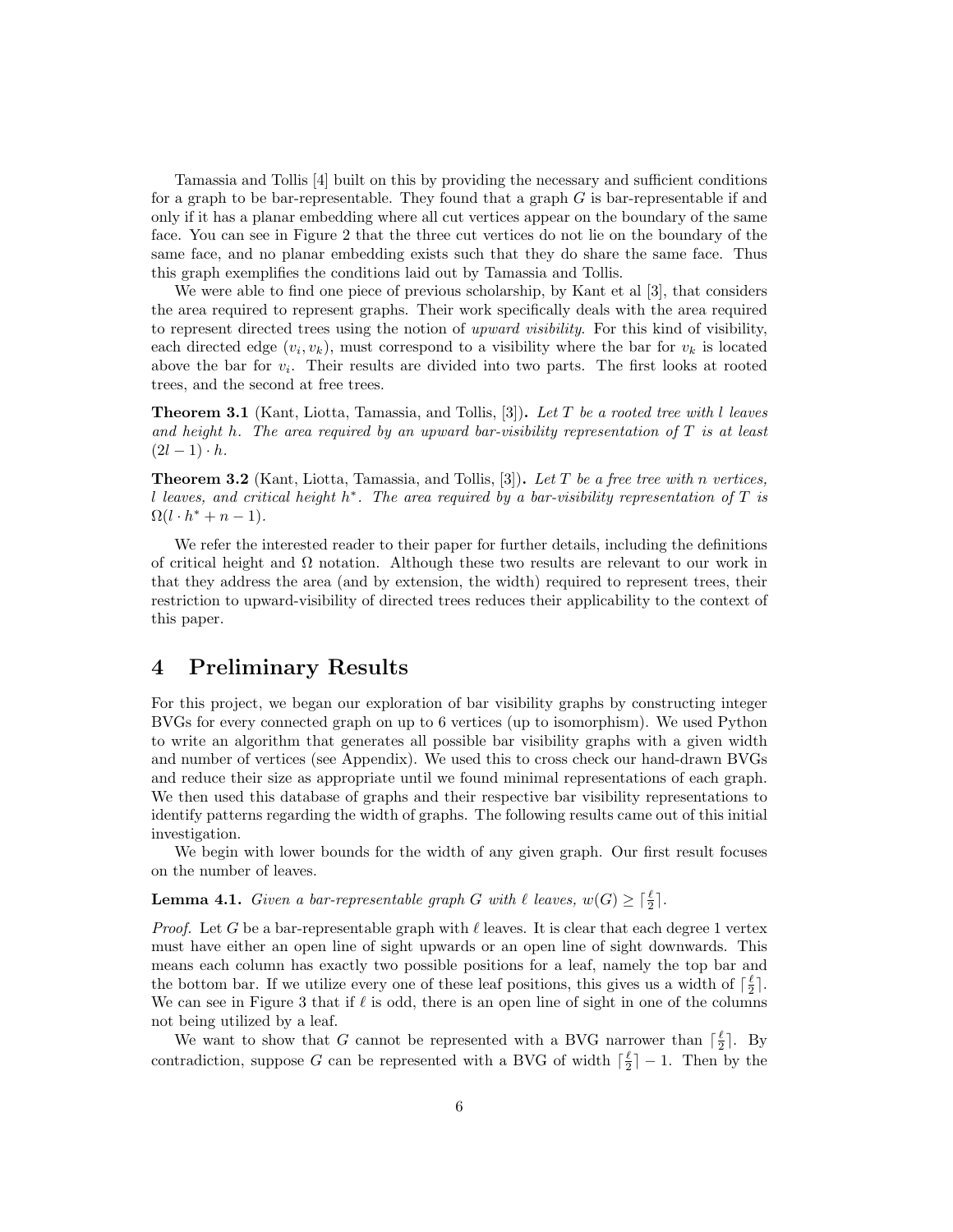

Figure 3: A graph with 3 leaves and width 2.

pigeonhole principle, there is some column that contains 3 vertices with degree 1. This is a contradiction because each degree 1 vertex must have a clear line of sight in one direction and each column has only two such lines of sight. Thus, a graph G with  $\ell$  leaves has  $w(G) \geq \lceil \frac{\ell}{2} \rceil$ .  $\Box$ 

Our second result gives a lower bound on the width of a single bar in a bar visibility representation based on the degree of its associated vertex.

**Lemma 4.2.** The degree  $d(v)$  of a vertex v forces a lower bound of  $\lceil \frac{d(v)}{2} \rceil$  $\frac{v}{2}$  on the width of its associated bar.

*Proof.* A bar with width r has 2r possible lines of sight. This means that a given vertex  $v$ in a graph G with degree  $d(v)$  must be represented by a bar of width at least  $\lceil \frac{d(v)}{2} \rceil$  $\frac{\binom{v}{2}}{2}$ .  $\Box$ 

As an example of this result, we can look at the vertex c in Figure 4. Notice that c has degree 4 and the width of its bar is 2. We build on this result by showing that the highest degree vertex in a graph  $G$  forces a lower bound on the width of the entire bar visibility graph of G.



Figure 4: A graph with  $\Delta(G) = 4$  and width 2.

**Theorem 4.3.** Given a bar-representable graph G with maximum degree  $\Delta(G)$ , the width of G is bounded below by  $w(G) \geq \lceil \frac{\Delta(G)}{2} \rceil$ .

*Proof.* Let G be a bar-representable graph with maximum degree  $\Delta(G)$ . Let v be a vertex with degree  $d(v) = \Delta(G)$ . By Lemma 4.2, we know that the width of the bar representing v is at least  $\lceil \frac{\Delta(G)}{2} \rceil$  $\frac{(G)}{2}$ . Thus,  $w(G) \geq \lceil \frac{\Delta(G)}{2} \rceil$ .  $\Box$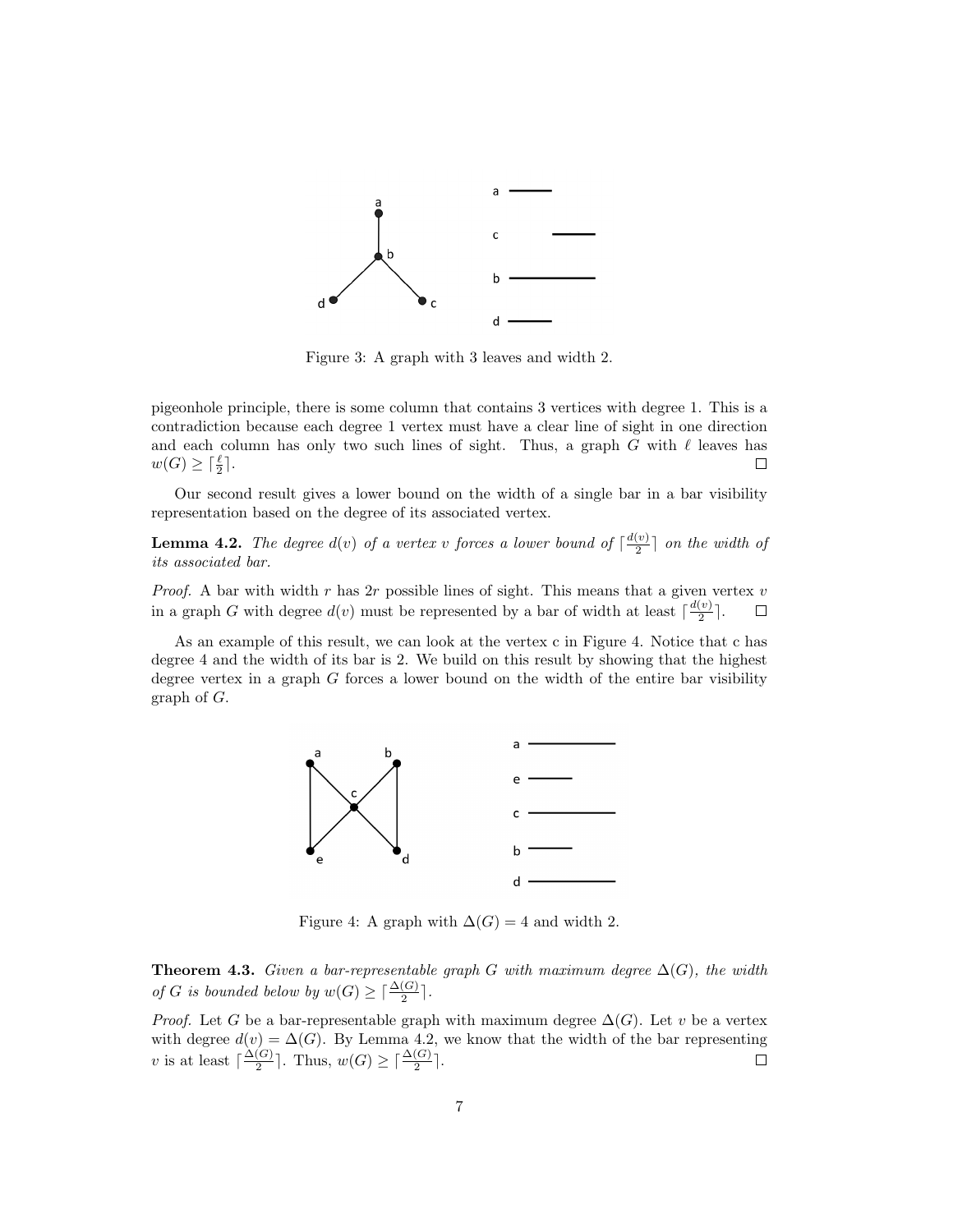Again, Figure 4 serves as an example. The maximum degree of this graph is 4, so the width of the BVG is at least 2. In this case, the width achieves its lower bound. We conclude this section with a result on the width of disconnected graphs.

**Theorem 4.4.** Let G be the union of two disjoint bar-representable components,  $G_1$  and  $G_2$ . Then  $w(G) = w(G_1) + w(G_2)$ .

*Proof.* Let  $G = G_1 \cup G_2$  be the union of two disjoint bar-representable components,  $G_1$ ,  $G_2$ . We know that  $w(G) \leq w(G_1) + w(G_2)$  since we can represent G by drawing a minimal BVG of  $G_1$  next to a minimal BVG of  $G_2$  with no lines of sight between.

For the opposite inequality, let us consider any minimum width representation of G. If any column contains bars for vertices from both  $G_1$  and  $G_2$ , then some vertex in  $G_1$  must be adjacent to some vertex in  $G_2$ . But this is a contradiction, since  $G_1$  and  $G_2$  are disjoint components. Thus, the bars for vertices in  $G_1$  occupy a disjoint set of columns than the bars for vertices in  $G_2$ . Deleting each of these sets of columns in turn gives bar visibility representations of  $G_1$  and  $G_2$ , respectively. By the definition of width, then, we must have  $w(G) \geq w(G_1) + w(G_2).$  $\Box$ 

In Figure 5 we see an example that illustrates the situation for disconnected graphs. The components have width 3 and 1, while the entire graph has width 4.



Figure 5: A graph with two disconnected components.

The previous result generalizes easily to any number of components.

**Corollary 4.5.** Let G be the union of k disjoint, bar-representable components  $G_1, ..., G_k$ . Then  $w(G) = \sum_{i=1}^{k} w(G_i)$ .

*Proof.* We can proceed by induction. The result is trivial when  $k = 1$ . Now fix any  $k \geq 2$ and let  $G = \bigcup_{i=1}^{k} G_i$ . Define  $G' = \bigcup_{i=1}^{k-1} G_i$  and, for our induction hypothesis, we assume that  $w(G') = \sum_{i=1}^{k-1} w(G_i)$ . Then by Theorem 4.4,

$$
w(G) = w(G' \cup G_{k+1}) = \left(\sum_{i=1}^{k-1} w(G_i)\right) + w(G_k) = \sum_{i=1}^{k} w(G_i),
$$

and the result follows.

In light of this, we focus on connected graphs in this paper.

 $\Box$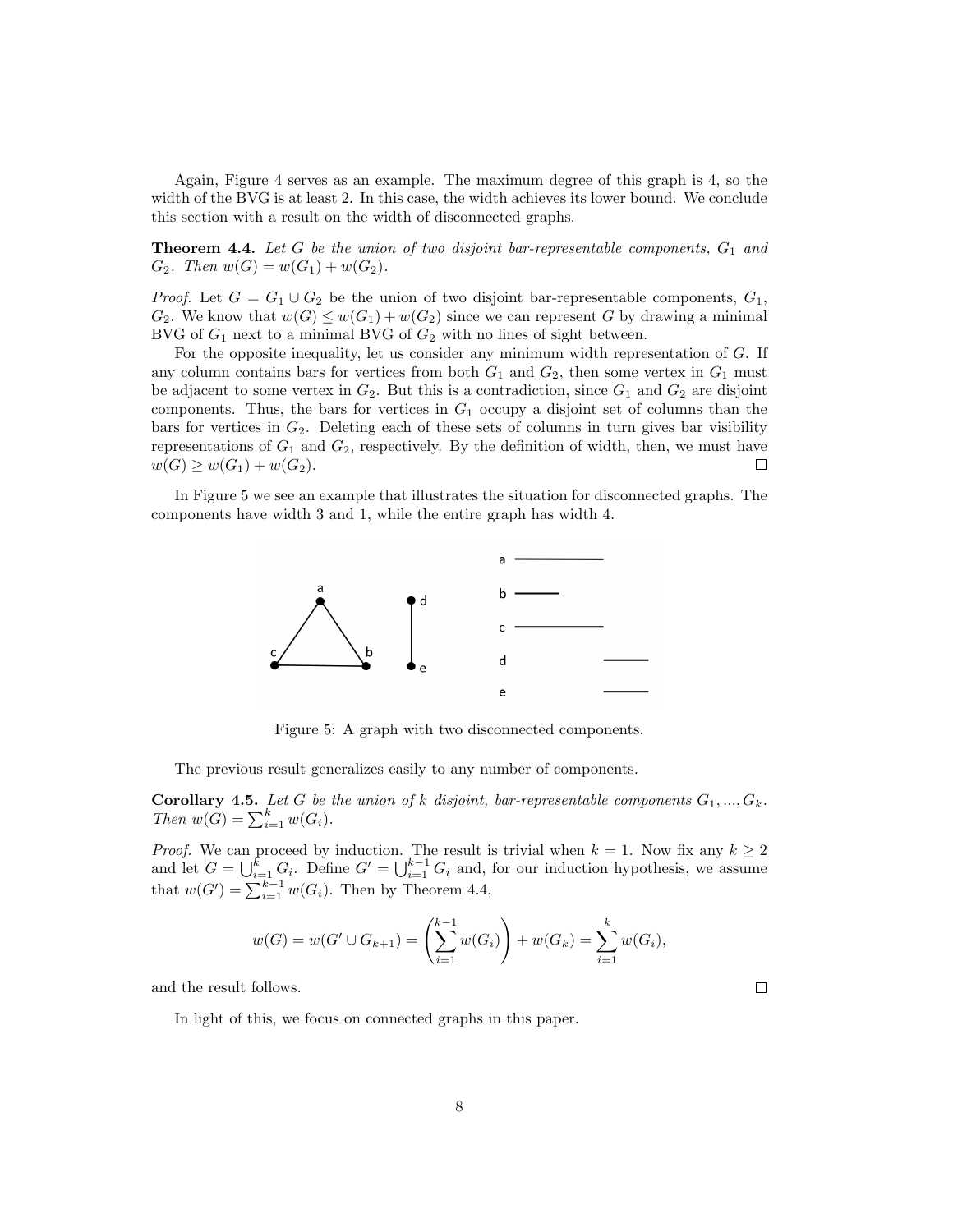## 5 Families of Graphs

In this section, we look briefly at three families of graphs: trees, paths, and cycles. For each family, either we find an exact width for the graphs in that family, or we give bounds on the width for those graphs.

#### 5.1 Trees

We begin our study of trees by showing that every tree is bar representable and by giving a lower bound on their width.

**Theorem 5.1.** The width of a tree T with  $\ell$  leaves is bounded below by  $\lceil \frac{\ell}{2} \rceil$ .

*Proof.* Let T be a tree with  $\ell$  leaves. Then T is clearly planar and, since T contains no cycles, every cut vertex must lie on the boundary of the same (unbounded) face. Thus  $T$  is bar representable. It follows from Lemma 4.1,  $w(T) \geq \lceil \frac{\ell}{2} \rceil$ .  $\Box$ 

The graph shown in Figure 6 illustrates the bound of the previous theorem.



Figure 6: A star on 6 vertices with width 3.

From here, we are able to show that the width of a star will always equal this bound.

**Corollary 5.2.** The width of a star S on n vertices is  $\lceil \frac{n-1}{2} \rceil$ .

*Proof.* Let S be a star on n vertices. Then there are  $n-1$  leaves, so we know that  $w(S) \geq$  $\lceil \frac{n-1}{2} \rceil$ . Note that we can construct a bar representation of S by drawing the vertex of degree  $n-1$  as a bar of length  $\lceil \frac{n-1}{2} \rceil$ . We then place  $\lceil \frac{n-1}{2} \rceil$  bars of length 1 above this vertex and  $\lfloor \frac{n-1}{2} \rfloor$  bars of length 1 below, as in Figure 6. This construction shows that stars can always be represented in a way that attains the lower bound for trees.  $\Box$ 

We can use this result to show that there is no uniform upper bound on the width of all trees.

**Corollary 5.3.** Let k be any positive integer. There exists a tree T with width  $w(T) = k$ . *Proof.* We know from Corollary 5.2 that the width of a star with  $\ell$  leaves is  $\lceil \frac{\ell}{2} \rceil$ , so for any positive integer k, we can let T denote a star with  $2k+1$  vertices. Then  $w(T) = \lceil \frac{2k}{2} \rceil = k$ .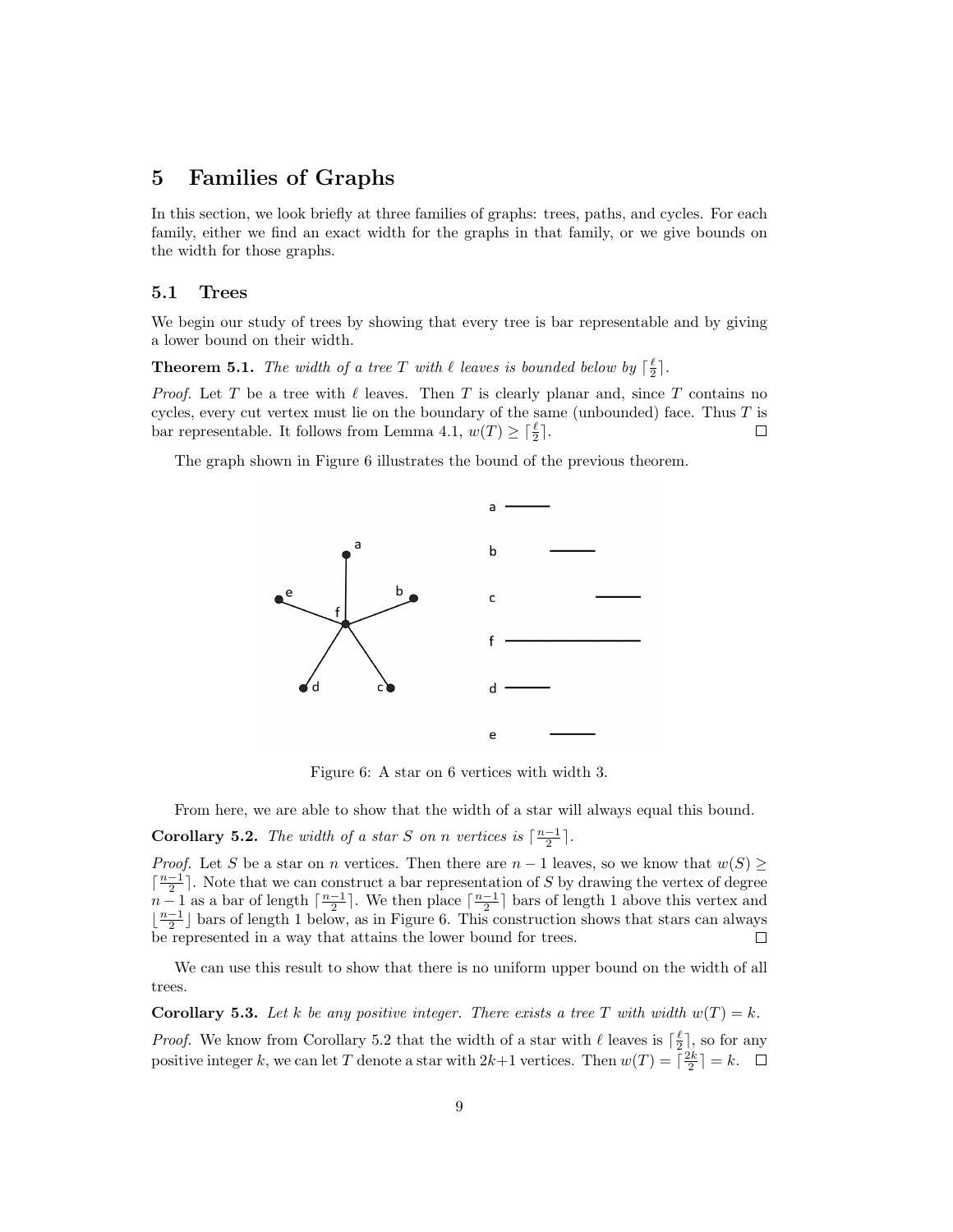#### 5.2 Paths

We begin our study of paths by first showing that every path is bar-representable and has a width of 1.

**Lemma 5.4.** Given any path  $P_n$ ,  $w(P_n) = 1$ .

*Proof.* First note that a given path  $P_n$  is planar and there is only one face in any planar drawing of  $P_n$ , so every cut vertex necessarily lies on the boundary of the same face. Thus every path is bar representable.

We use induction to show that the width of  $P_n$  is 1. Let  $P_2$  be a path on two vertices. We can represent  $P_2$  with two width 1 bars, one directly above the other (Figure 7).



Figure 7: A path on 2 vertices with width 1.

Let  $P_k$  be a path of length k with a width 1 bar visibility representation (Figure 8).



Figure 8: A path on k vertices with width 1.

Then a path  $P_{k+1}$  can be constructed by adding 1 vertex adjacent to kth vertex in  $P_k$ . Similarly, the BVG of  $P_{k+1}$  can be constructed by adding one width 1 bar under the kth bar (Figure 9).

Thus by induction, any path can be represented with a width 1 bar visibility graph.  $\Box$ 

We follow this by showing that any graph with a width 1 bar visibility representation must be a path.

## **Lemma 5.5.** Given  $w(G) = 1$ , G must be a path.

*Proof.* Let G be a graph such that  $w(G) = 1$ . When  $n = 1$ , G is simply a single vertex. or a path of length 0, so assume  $n > 1$ . Then  $\Delta(G) = 2$ . We also know G is connected. To see this, suppose  $G$  is not connected. Then there are two vertices in  $G$  with no path between them. Since the width of a path is 1 and the width of a graph with disconnected components is the sum of the widths of the components,  $w(G)$  must be greater than 1. This is a contradiction, so  $G$  must be connected. Note that  $G$  has exactly 2 leaves, since there is only one column with an open upward line of sight from the top vertex and an open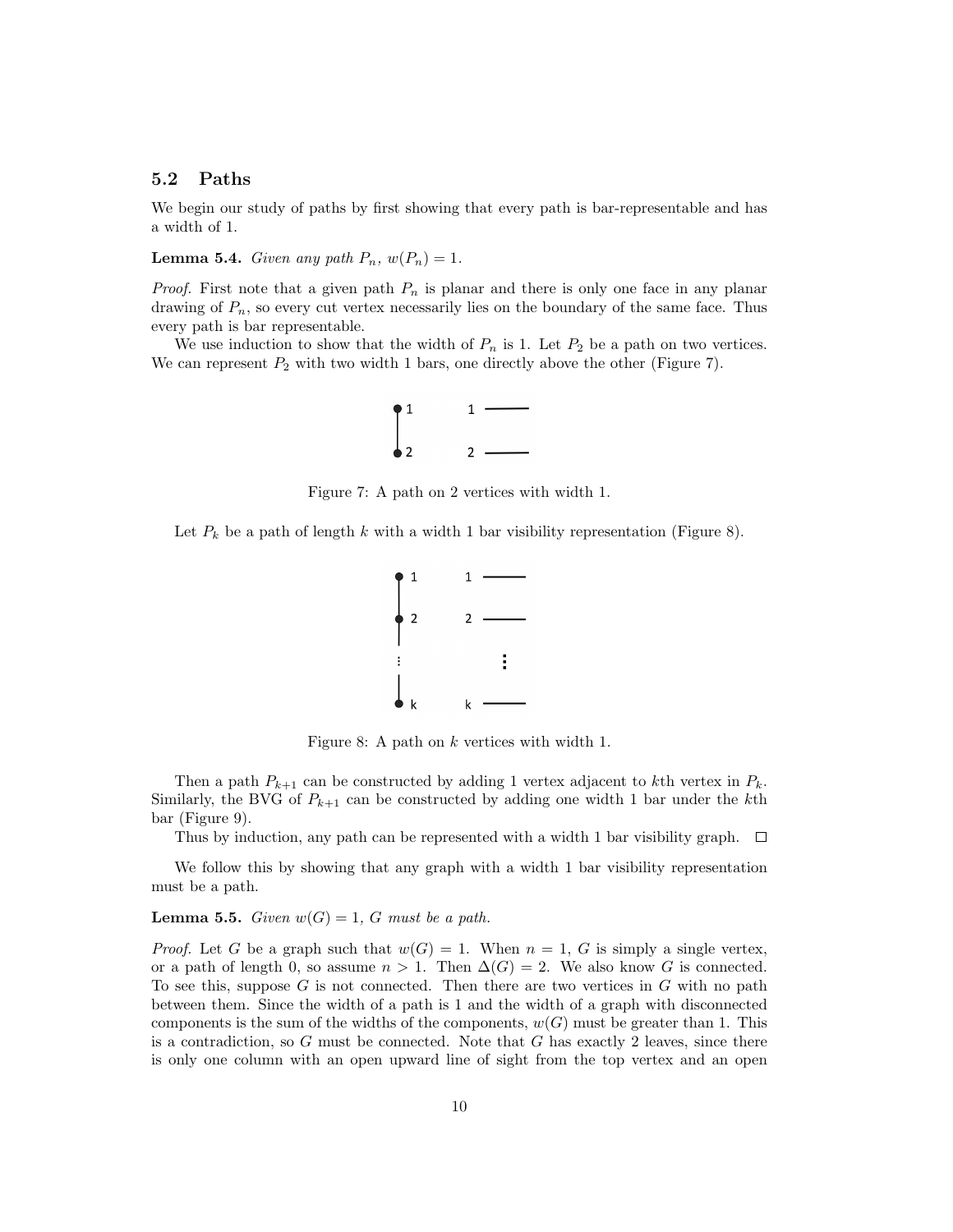

Figure 9: A path on  $k + 1$  vertices with width 1.

downward line of sight from the bottom vertex. So  $G$  is a connected graph with maximum degree 2 and exactly 2 leaves. By definition, this means G is a path.  $\Box$ 

We conclude that having a width 1 bar visibility representation is a necessary and sufficient condition for a graph to be a path.

**Theorem 5.6.** A graph G has  $w(G) = 1$  if and only if G is a path.

Proof. The proof of this theorem follows directly from Lemma 5.4 and Lemma 5.5.  $\Box$ 

#### 5.3 Cycles

Similar to our work with paths, we first show that every cycle can be represented with a width 2 bar visibility graph.

**Lemma 5.7.** Given any cycle  $C_n$ ,  $w(C_n) = 2$ .

*Proof.* Let  $C_n$  be a cycle on n vertices. Clearly,  $C_n$  is planar and contains no cut vertices, so it is bar representable.



Figure 10: A cycle on 3 vertices with width 2.

We will use induction to show that  $w(C_n) = 2$ . Let  $C_3$  be a cycle on 3 vertices. We can represent this with two width 2 bars and a width 1 bar between them (Figure 10). Suppose  $C_3$  could be represented with a smaller BVG. Then  $w(C_n) = 1$ . By Theorem 5.6 this implies that  $C_3$  is a path. This is a contradiction, so  $w(C_3) = 2$ .

Suppose  $C_k$  is a cycle on k vertices with a width 2 bar representation (Figure 11).

We can construct a cycle  $C_{k+1}$  on  $k+1$  vertices by replacing the edge between vertices k and 1 with a length 2 path through a new vertex  $k + 1$ . We can represent this new cycle as a bar visibility graph by inserting a width 1 bar between the bars  $k$  and 1 (Figure 12).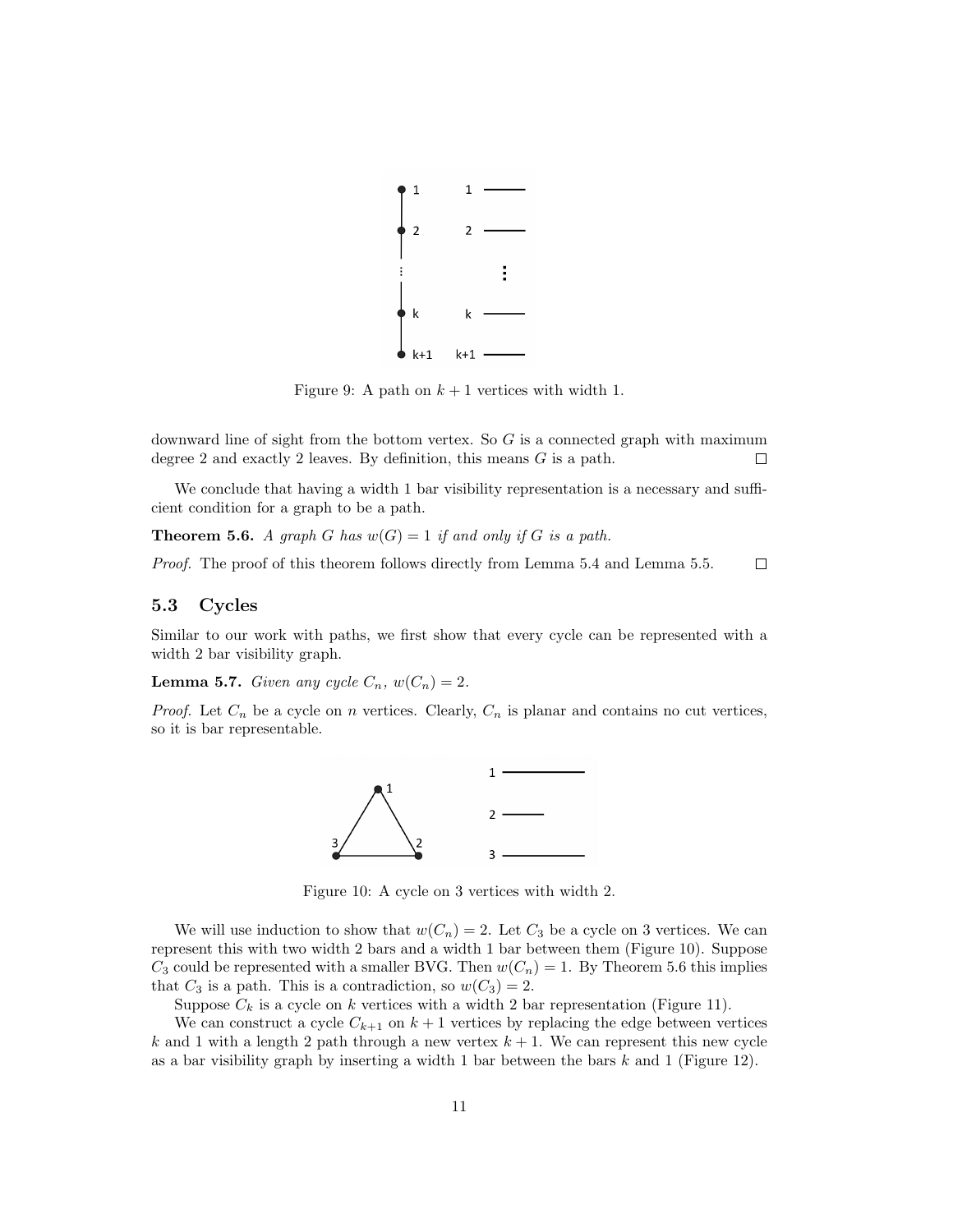

Figure 11: A cycle on k vertices with width 2.



Figure 12: A cycle on  $k + 1$  vertices with width 2.

Notice that this does not increase the width of the BVG. Thus, any cycle can be represented with a width 2 bar visibility graph.  $\Box$ 

Corollary 5.8. In the above bar visibility representation of a cycle, any two adjacent vertices can be drawn as the top and bottom bars of the BVG.

*Proof.* Given a cycle  $C_n$ , choose any two adjacent vertices, say,  $v_1$  and  $v_2$ . Then there exists a path between  $v_1$  and  $v_2$  that does not use edge  $v_1v_2$ . We know from the construction in Lemma 5.4 that we can represent this with a stack of width 1 bars where  $v_1$  is on one end and  $v_2$  is on the other. The only unrepresented edge in  $C_n$  at this point is the edge directly between  $v_1$  and  $v_2$ . So, we extend their respective bars to width 2 so they can see each other. This is now a bar visibility representation for the cycle  $C_n$ .  $\Box$ 

In the following two corollaries, we extend the results of Lemma 5.7 to graphs composed of two cycles joined either by a cut vertex or a cut edge.

Corollary 5.9. The width of two cycles sharing a cut vertex is 2.

*Proof.* Let  $G$  be a graph composed of two cycles sharing a single cut vertex, like the one in Figure 4. We can label the two cycles  $C_1, C_2$  and the shared cut vertex v. We know that G is planar and contains a single cut vertex, so  $G$  is bar representable.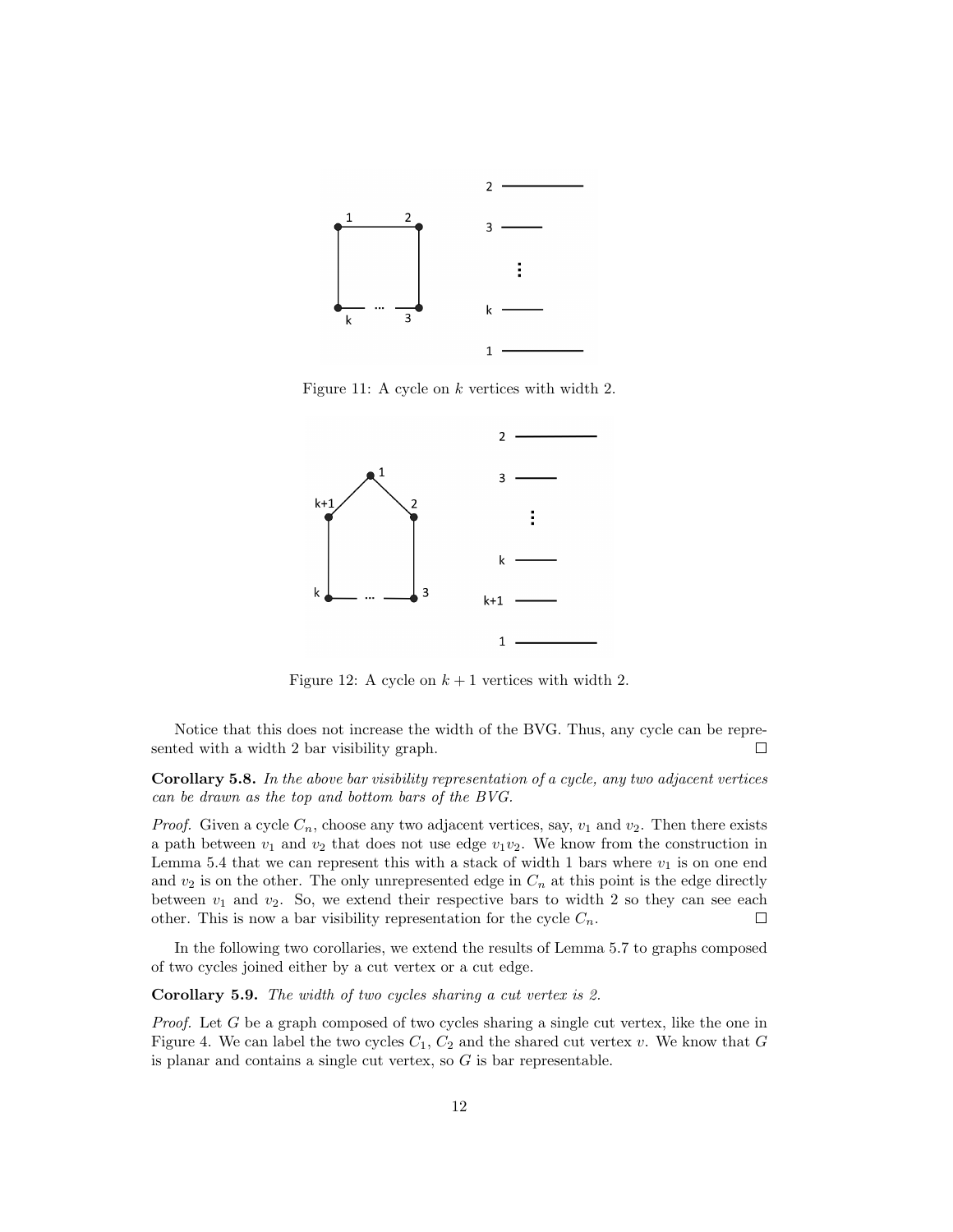By Theorem 5.6, we know that only paths have width 1, so a graph with a cycle subgraph cannot be represented with a width less than 2. Thus,  $w(G) \geq 2$ .

By Corollary 5.8, let  $v$  be identified with both the bottom width-2 bar in the representation of  $C_1$  and the top width-2 bar in the representation of  $C_2$ . Then we can draw G by first creating a width-2 bar for v, then drawing the remaining bars in  $C_1$  above v and the remaining bars in  $C_2$  below v. Because v has width 2, none of the bars in  $C_1$  have a clear line of sight to any of the bars in  $C_2$ . Thus, two cycles sharing only a cut vertex can be represented with a width-2 bar visibility graph.  $\Box$ 

A similar argument can be given for graphs consisting of two cycles joined by a cut edge, as depicted in Figure 13.

#### Corollary 5.10. The width of two cycles joined by a cut edge is 2.

*Proof.* Let G be a graph composed of two cycles  $C_1$ ,  $C_2$  joined by a cut edge e, like the one in Figure 13. Label the endpoints of e as  $v_1$  and  $v_2$  (where  $v_1$  is in  $C_1$  and  $v_2$  is in  $C_2$ ). We know that G is planar and can be drawn such that the two cut vertices  $v_1$  and  $v_2$  lie on the boundary of the outside face. Thus  $G$  is bar representable.

By Theorem 5.6 we know that only paths have width 1. So,  $w(G) \geq 2$ .

By Corollary 5.8, let  $v_1$  be the bottom width-2 bar in the representation of  $C_1$  and let  $v_2$  be the top width-2 bar in the representation of  $C_2$ . Then we can draw the BVG of  $C_1$ above the BVG of  $C_2$ . Notice that  $v_1$  can now see  $v_2$ . Thus, we can represent any graph composed of two cycles joined by a cut edge with a width-2 bar visibility graph.  $\Box$ 



Figure 13: Two cycles joined by a cut edge with width 2.

## 6 Main Results

Our main results build on our work with paths and cycles in order to characterize all width 2 graphs and provide a necessary condition for a graph to be width  $k$ . We do this by orienting a graph and looking at its induced path subgraphs.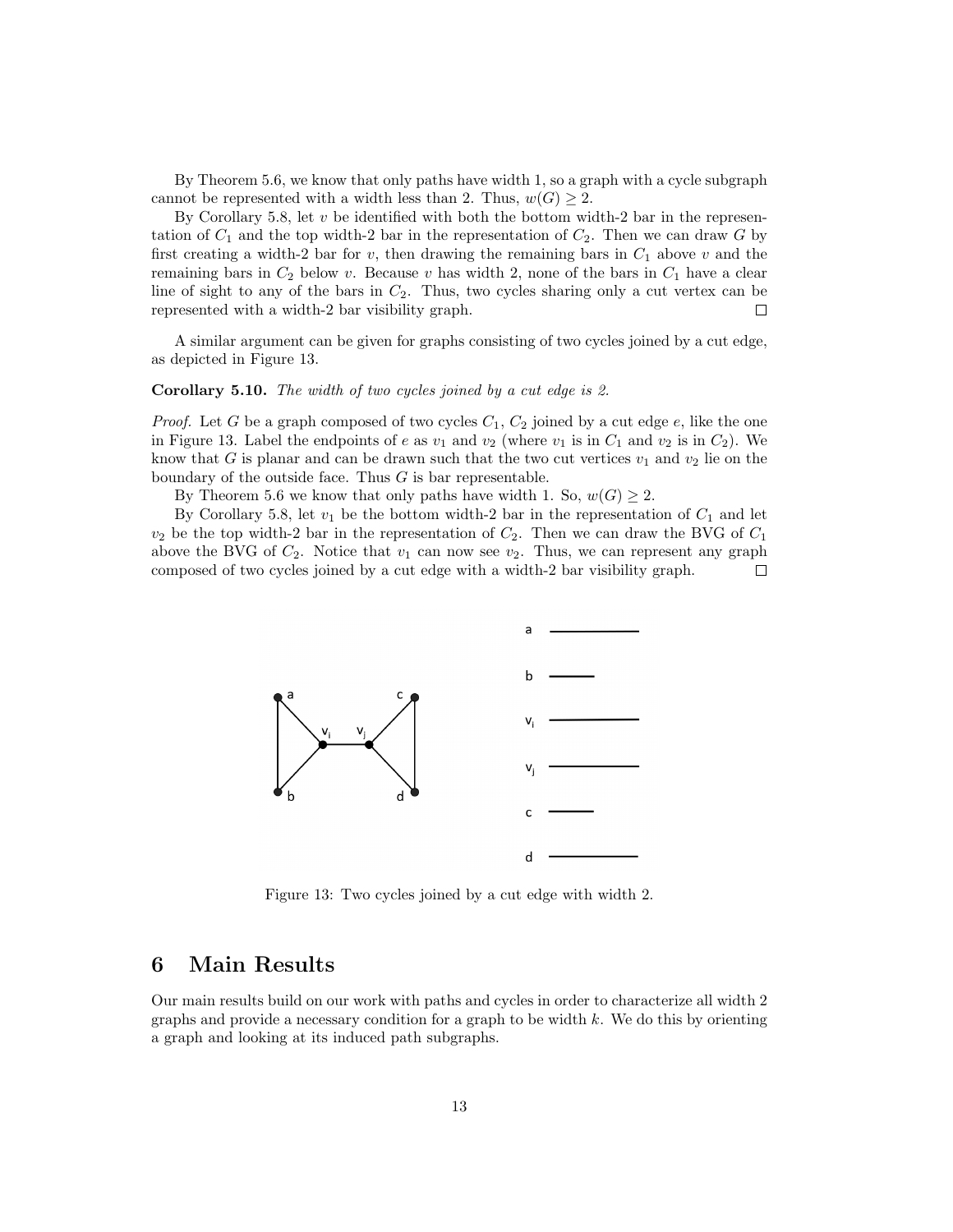An **orientation** of a graph  $G$  assigns a direction to each edge in  $G$ . The first vertex of the edge becomes the tail and the second becomes the head. In an embedding of an oriented graph, each edge is drawn as an arrow from tail to head. An **acyclic orientation** of  $G$  is an orientation such that no induced subgraph of G contains a directed cycle.

A directed path is a path on vertices  $v_1, v_2, ..., v_n$  with an orientation that satisfies the property that each edge is directed from  $v_i$  to  $v_{i+1}$  for all  $1 \leq i \leq n$ . We say two paths  $P_1$ and  $P_2$  are coherently directed if for every  $v_j, v_k \in P_1, v_s, v_t \in P_2$  such that  $v_j = v_s$  and  $v_k = v_t$ , then  $j < k$  if and only if  $s < t$ . In other words, if two vertices appear in both  $P_1$ and  $P_2$ , then those two vertices appear in the same order in both paths.



Figure 14: An orientation of the graph in Fig. 13 with 2 coherently directed paths.

We show that any graph with width 2 can be expressed as the union of 2 coherently directed paths. First we will look at an example. Consider the graph and its BVG in Figure 13. We know this graph has width 2. In Figure 14 we can see that each column in the BVG is a path within the graph. The path  $P_1$  represented in the first column has vertices  $a, e, c, d, b, f$ . The path  $P_2$  in the second column goes through the vertices  $a, c, d, f$ . Notice that the union of  $P_1$  and  $P_2$  gives us an acyclic orientation of the original graph in Figure 13. Observe that the edge between c and d is in both  $P_1$  and  $P_2$  and has the same direction in both paths, so there is no contradiction when taking the union.

Similarly, in Figure 15, we can see a graph with an acyclic orientation. Let  $P_1$  be a path on the vertices  $f, e, a, b, c$  and  $P_2$  a path on the vertices  $e, d, b$ . Notice that the union of  $P_1$ and  $P_2$  is the original graph. We can use these two paths to construct a width 2 BVG for this graph. We can see that the vertices  $e$  and  $b$  appear in the same order in both paths, so there is no conflict when constructing the BVG. We formalize our observations from these two examples in the following theorem.

**Theorem 6.1.** Given a bar representable graph G,  $w(G) = 2$  if and only if 2 is the fewest number of coherently directed paths whose union is an acyclic orientation of G.

*Proof.* ( $\Rightarrow$ ) Let G be a graph with width  $w(G) = 2$ . Then we can think about each column of the bar representation of  $G$  as a directed path going downwards through the BVG. Since there are two columns, we have two directed paths. Note that every edge in  $G$  is included in one or both of these paths. Thus the union of these two directed paths,  $\ddot{G}$ , is an acyclic orientation of G.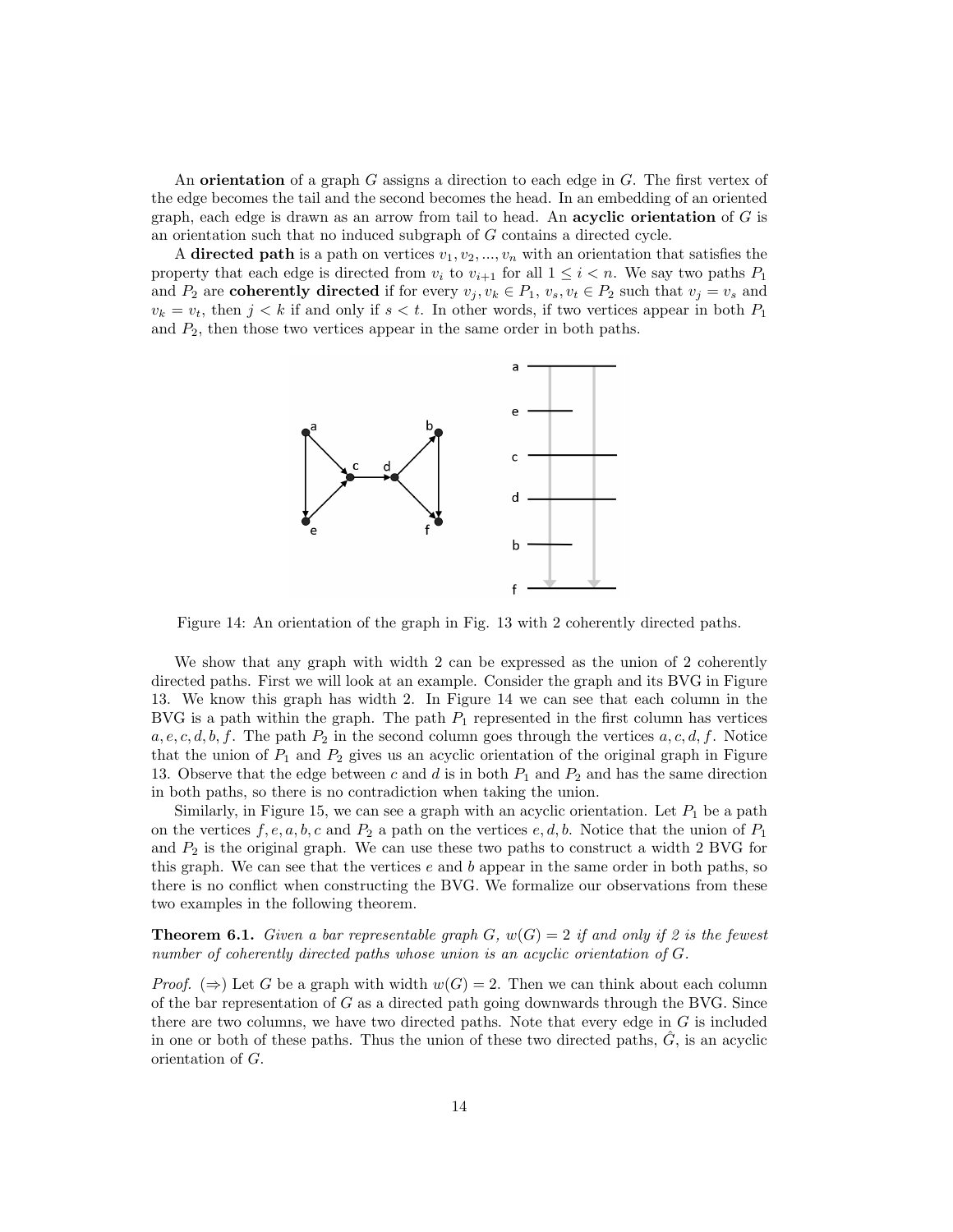

Figure 15: The union of two coherently directed paths with width 2.

Suppose we can use fewer than 2 paths. This would mean  $G$  is a single path. By Theorem 5.6, G has width 1. This is a contradiction, so 2 is the fewest number of paths we can use to build an acyclic orientation of G.

(←) Let G be a graph with an acyclic orientation  $\hat{G}$  such that  $\hat{G} = P_1 \cup P_2$  where  $P_1, P_2$  are coherently directed paths. We can begin constructing a bar representation of G by drawing  $P_1$  as we did in Lemma 5.4. Then for each vertex included in both  $P_1$  and  $P_2$ , extend the associated bar to width 2. Since the two paths are coherently directed, these extended bars are in the same order in both  $P_2$  and  $P_1$ . Now we simply insert width 1 bars among the extended bars in the second column to complete  $P_2$ . Thus we have a width 2 representation of G.  $\Box$ 



Figure 16: An acyclic orientation of a graph with width 3.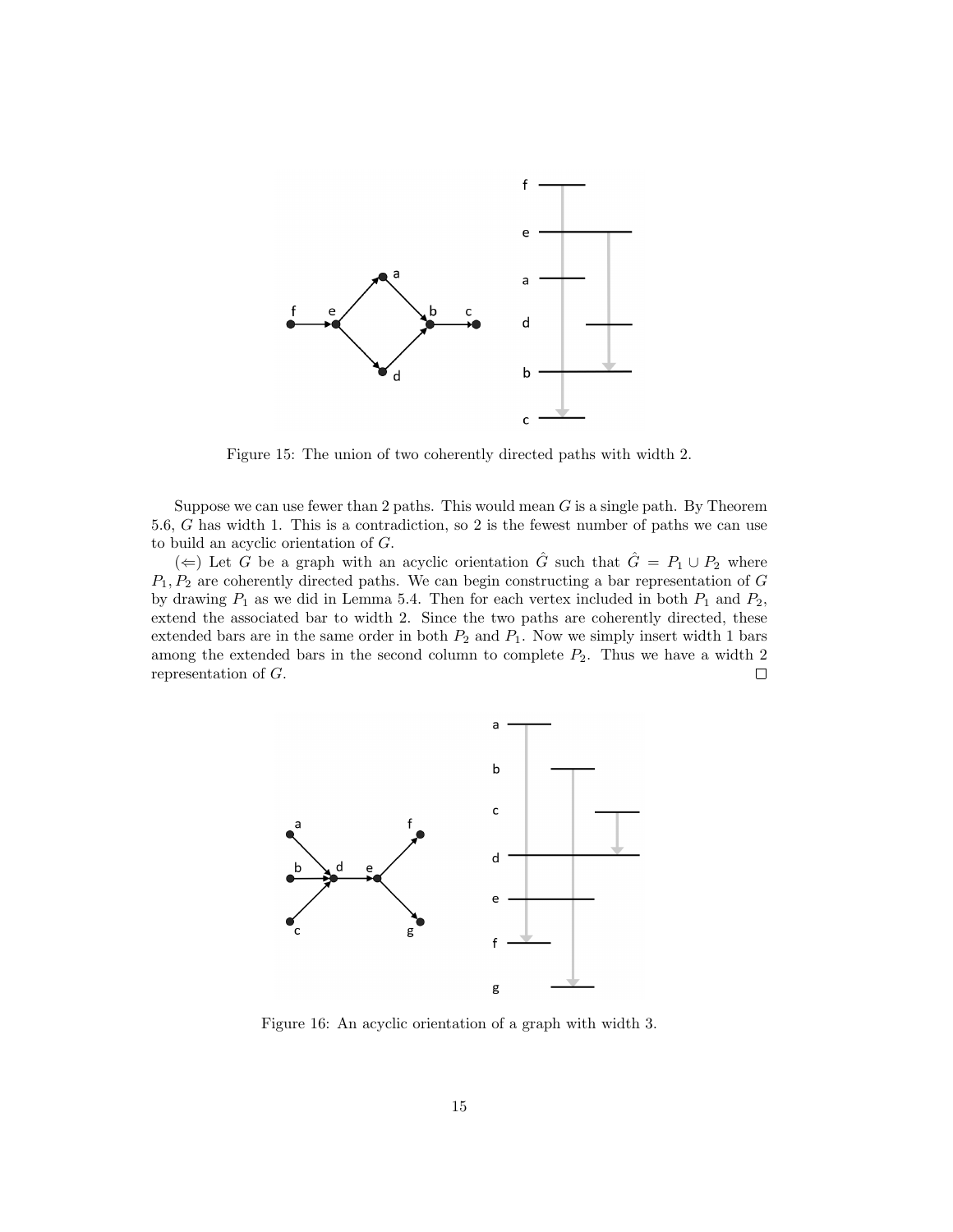It is clear to see that the forward direction of this theorem scales up to  $w(G) = k$ . We can see an example with  $k = 3$  in Figure 16. However we leave the other direction as a conjecture.

**Corollary 6.2.** Given a bar representable graph G, if  $w(G) = k$  then there exists an acyclic orientation  $\hat{G}$  of G such that  $\hat{G} = \bigcup_{i \in [k]} P_i$  where  $P_1, P_2, ..., P_k$  are coherently directed paths.

**Conjecture 6.3.** Given a bar representable graph  $G$ , if  $k$  is the fewest number of coherently directed paths whose union is an acyclic orientation of G, then  $w(G) = k$ .

## 7 Applications of Main Results

#### 7.1 Trees with  $w(T) > \lceil \frac{\ell}{2} \rceil$  $\frac{\ell}{2}$ ]

We found in Theorem 5.1 that the width of a tree with  $\ell$  leaves is bounded below by  $\lceil \frac{\ell}{2} \rceil$ . While the majority of trees we looked at meet this bound, we found that some require a slightly greater width. We use our main results to prove this.





Figure 17: A tree with 6 leaves and width 4.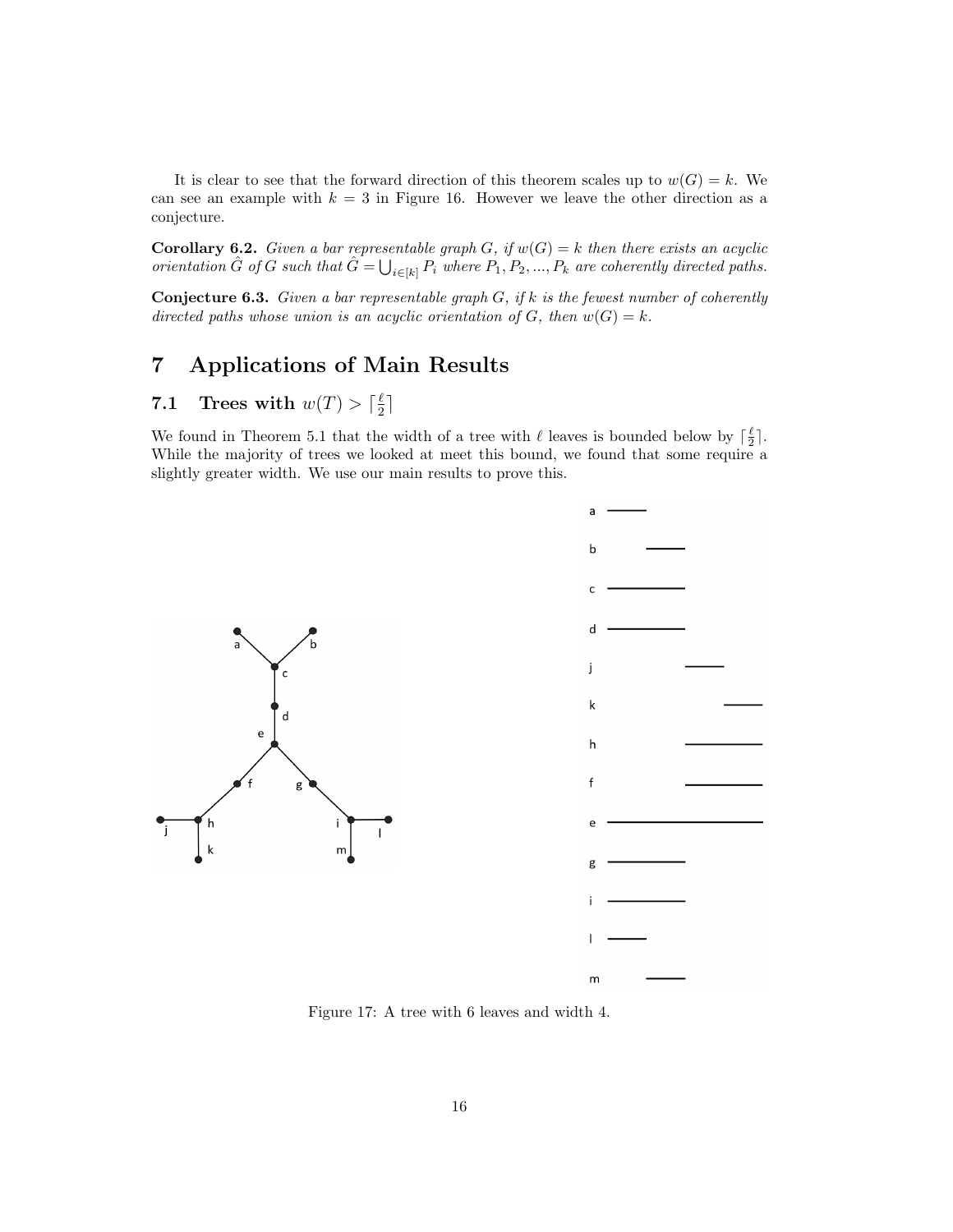**Theorem 7.1.** There are trees with  $\ell$  leaves and width greater than  $\lceil \frac{\ell}{2} \rceil$ .

Proof. Consider the tree in Figure 17. Note that this tree contains 6 leaves and is represented with a width 4 bar visibility graph. Suppose we could represent it with a width 3 BVG. Then by Corollary 6.2 we can find 3 coherently directed paths whose union is an acyclic orientation of this tree. In order to minimize the number of paths, we may assume that each path is maximal. Notice that for the paths to be coherently directed, the vertices a and b must either both be heads or both be tails. Likewise with the pair of vertices j and k and with the pair m and l. This means we have either four heads or four tails. Either way, we require at least four paths in order to build this tree with coherently directed paths.  $\Box$ 

#### 7.2 Graphs with Degree Constraints

We saw in Lemma 4.2 and Theorem 4.3 that we can use high degree vertices to force the bar visibility representation of a graph to be arbitrarily wide. Similarly, in Lemma 4.1 and Corollary 5.2 we saw that increasing the number of leaves in a graph forces an increase in the width of a graph. Here we focus on creating arbitrarily wide graphs by first eliminating high degree vertices, and then eliminating leaves as well.

We begin by restricting the maximum degree of a graph to 4. In the following result, we utilize leaves to create arbitrarily wide graphs.

**Theorem 7.2.** Let k be any nonzero positive integer. Then there exists a graph  $G$  with  $\Delta(G) = 4$  and  $w(G) = k$ .

Proof. Consider the family of graphs in Figure 18. Notice that for each graph, there are 2k leaves, so by Lemma 4.1  $w(G) \geq k$ . We can see from Figure 18 that each graph is representable with a width k BVG.



Figure 18: A family of graphs with  $\Delta(G) = 4$  and arbitrary width.

 $\Box$ 

In the following result, we construct a family of graphs that eliminates both high degree vertices and leaves. The degree of each vertex in these graphs is either 2 or 3. We show that we can find a graph in this family with width greater than any given width.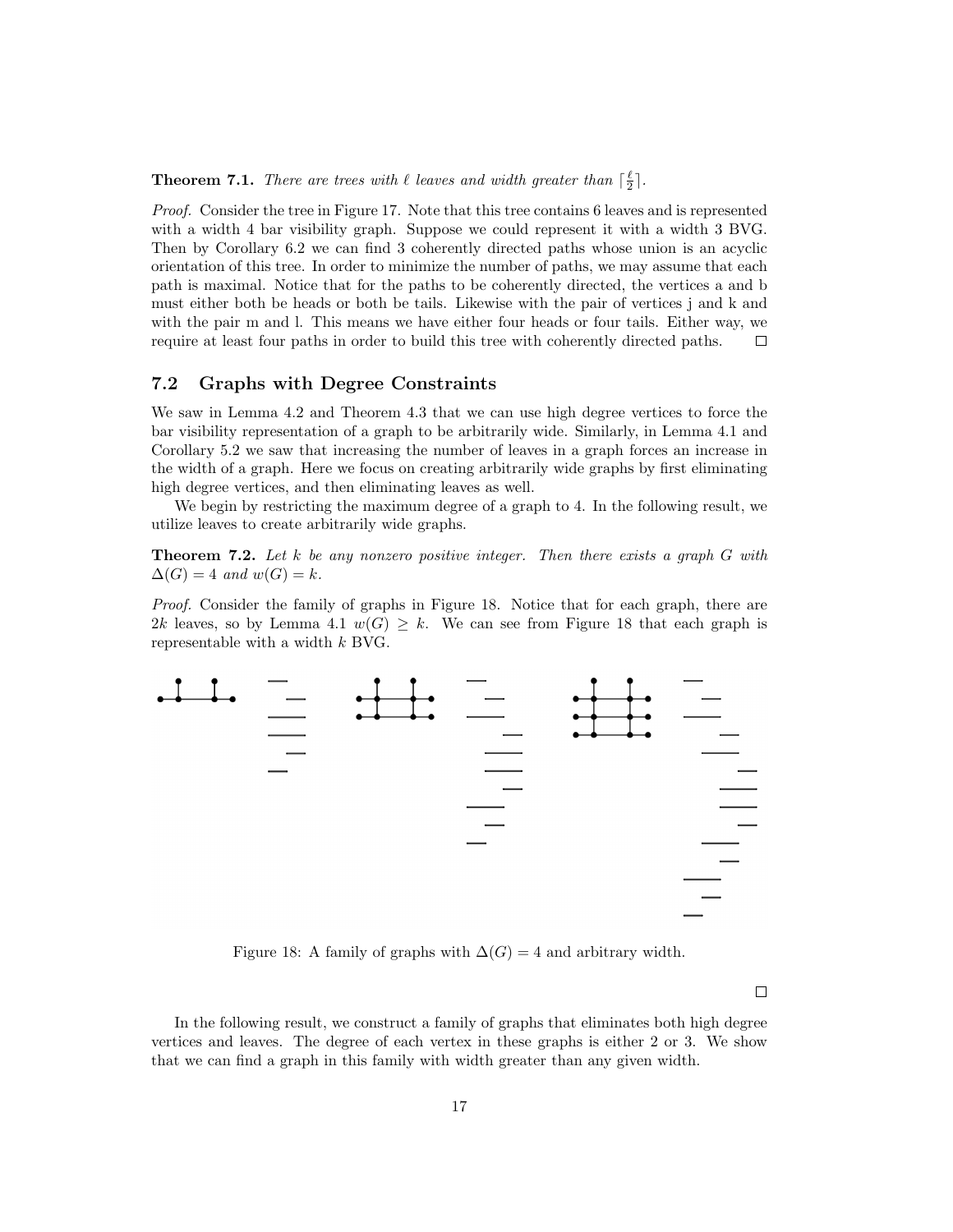**Theorem 7.3.** Let  $k$  be any nonzero positive integer. Then there exists a connected graph G with no leaves and  $\Delta(G) = 3$  with width  $w(G) \geq k$ .

Proof. Consider the family of graphs in Figure 19. If we think about the criteria in Corollary 6.2 for the width of a given graph, we want to show that given a width  $k$ , a graph in this family requires at least k coherently directed paths. Let us first consider using undirected paths. Notice that each 3-cycle requires two paths, since a path cannot start and end at the same vertex (this would be a cycle). In creating maximal paths, each path can include edges from one 3-cycle at one end and another 3-cycle at the other end. Thus, in the best case scenario, we can use two paths for every two 3-cycles in the graph. This means we need at least one path per 3-cycle to construct G. When looking at coherently directed paths, we need at least this many paths, if not more, to create an acyclic orientation of G. So, given a width  $k$ , a graph in this family with  $k$  3-cycles will require at least  $k$  coherently directed paths. Thus the width of such a graph is at least  $k$ .



Figure 19: A family of graphs with  $\Delta(G) = 3$ , no leaves, and arbitrarily large width.

 $\Box$ 

## 8 Future Work

In our initial work with BVGs, we found that the empty graph  $E_n$  on n vertices has width n. This follows directly from Corollary 4.5. We have checked all graphs on up to six vertices and have yet to find a connected graph with width greater than  $n$ , so we present the following conjecture on the upper bound of  $w(G)$  for a connected graph G.

**Conjecture 8.1.** Given a connected bar representable graph G on n vertices,  $w(G) \leq n$ .

Limiting high degree vertices and leaves led us to ask whether a graph where every vertex has the same degree could also be arbitrarily wide.

**Conjecture 8.2.** For any  $k \geq 3$  there exists a family of k-regular connected bar representable graphs with arbitrarily large width.

We think such a family of graphs might be of the form of the graph in Figure 20.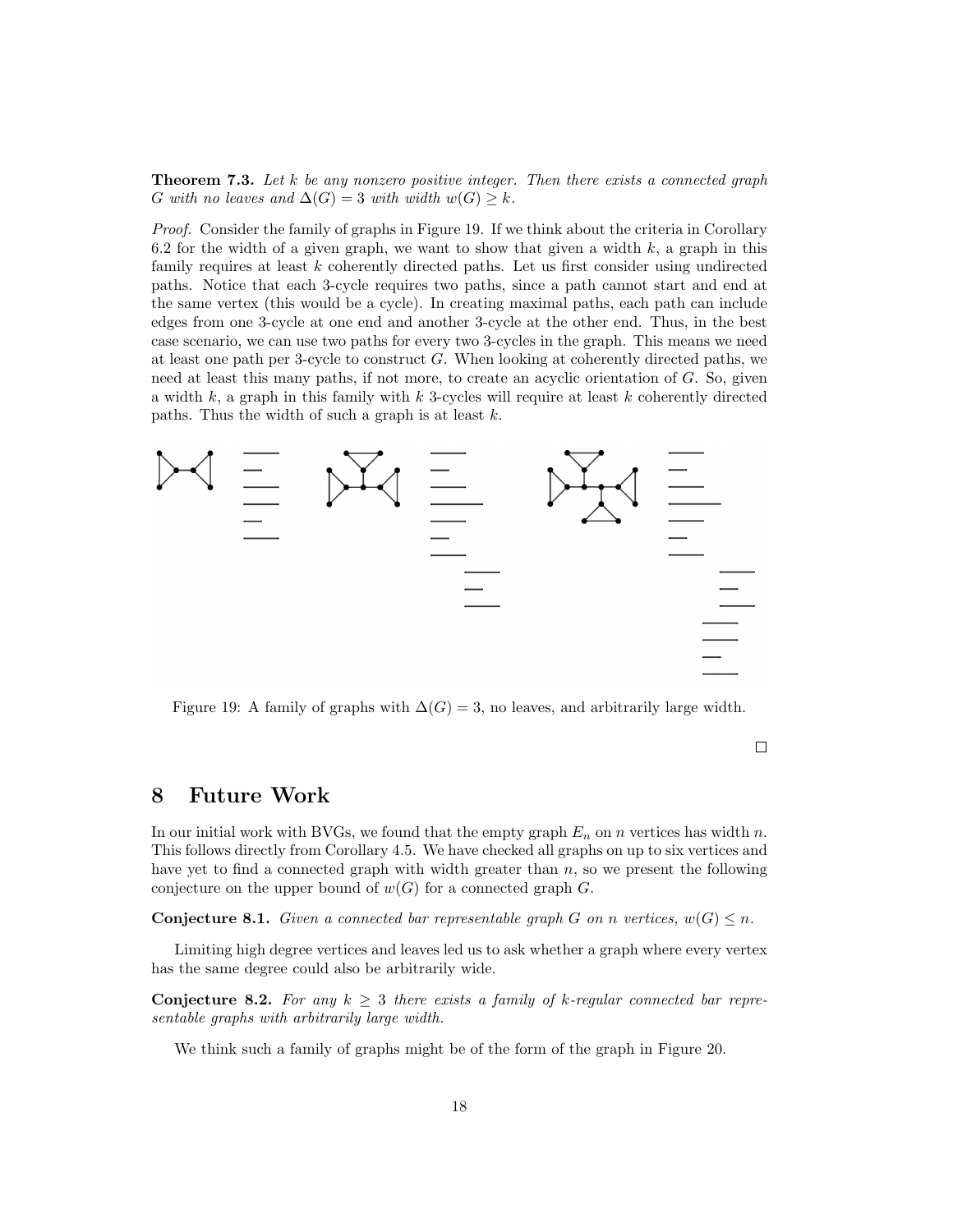

Figure 20: A potential family of 3-regular graphs with arbitrarily large width.

## References

- [1] D. Cvetkovic, M. Petric. A Table of Connected Graphs of Six Vertices. Discrete Mathematics, 50:37-49, 1984.
- [2] M. Garey, D. Johnson, and H. So. An Application of Graph Coloring to Printed Circuit Testing. IEEE Transactions on Circuits and Systems, CAS23(10):591-599, 1976.
- [3] G. Kant, G. Liotta, R. Tamassia, and I. Tollis. Area Requirement of Visibility Representations of Trees. Information Processing Letters, 62(2):81-88, 1997.
- [4] R. Tamassia and I. Tollis. A Unified Approach to Visibility Representations of Planar Graphs. Discrete & Computational Geometry, 1(4):321-341, 1986.
- [5] D.B. West. Introduction to Graph Theory, 2nd edition. Prentice Hall. 2001.
- [6] S.K. Wismath. Characterizing bar line-of-sight graphs. In Proceedings of the First Annual Symposium on Computational Geometry (SCG '85). Association for Computing Machinery, New York, NY USA, 147-152.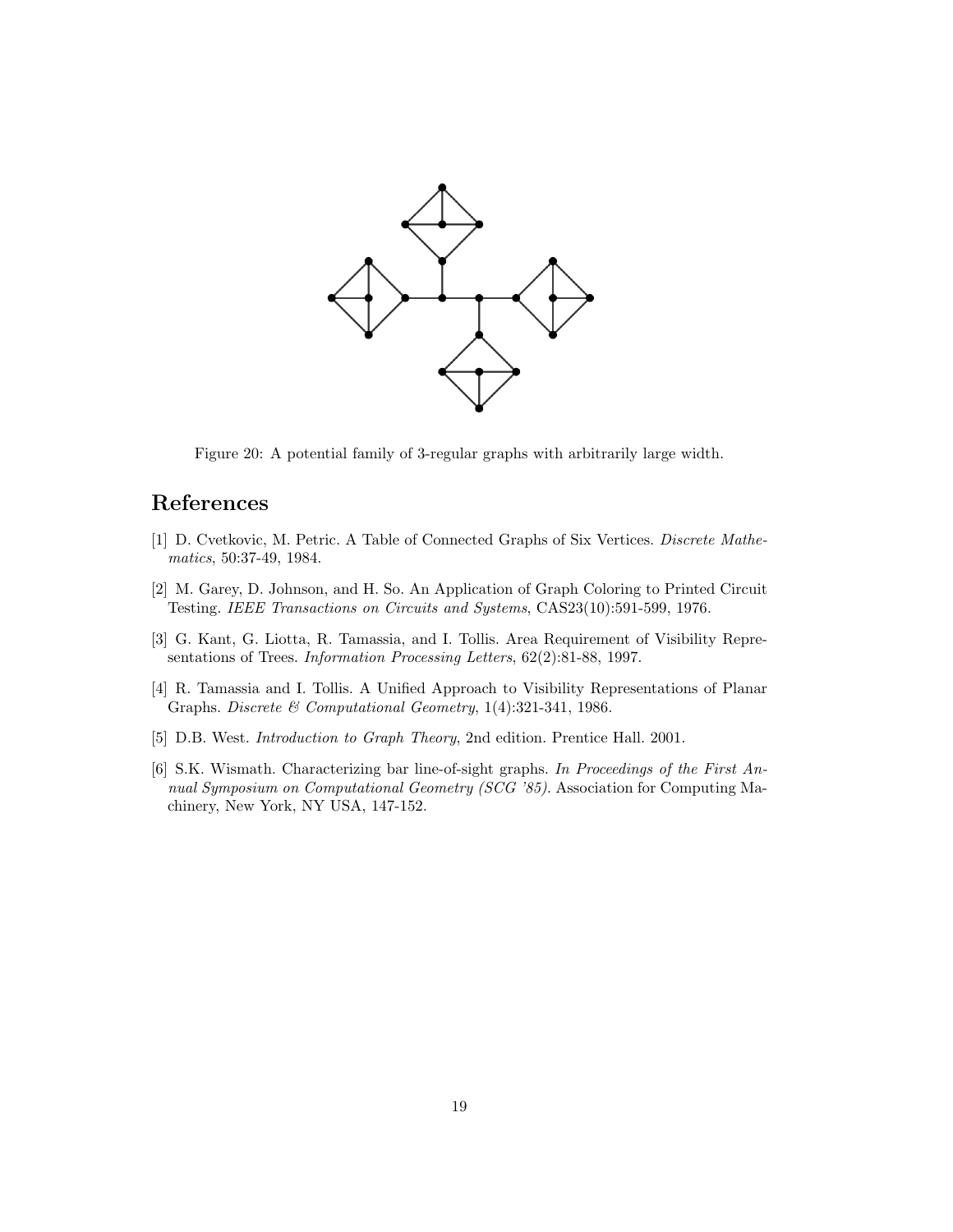## Appendix

The following is the code we used to generate all possible BVGs on a given number of vertices and with a given width.

```
from itertools import product
import numpy as np
vert = int() # number of vertices
width = int() # max width of bvgs
barset = set() # list of possible bars given width (ordered pairs)
B = list() # list of bvgs given vert and barset
D = list() # list of bvgs with associated info (deg seq, traces, etc.)
# get number of vertices
vert = input('# vertices: ')
vert = int(vert)# get maximum width
width = input('width: ')
width = int(width)# create all possible bars given vert and add them to barset
for x_1 in range(width+1):
    for x_2 in range(x_1+1, width+1):
       bar = (x_1, x_2)barset.add(bar)
# create all possible bvgs on vertices from list of bars
B = list(z for z in product(barset, repeat = vert))print(len(B))
```
We then created visual representations of the BVGs using matrices.

```
def grid(bvg):
   Grid = np.zeros((vert,width), dtype=int)
   for x_1 in range(vert):
        for x_2 in range(bvg[x_1][0], bvg[x_1][1]):
            Grid[x_1][x_2] = x_1+1return Grid
```
We used these matrices to generate the adjacency matrices, degree sequences, and traces in order to identify the graph that each BVG was representing.

```
# creates the adjacency matrix of a given bvg
def adj(Grid):
    A = np.zeros((vert,vert), dtype=int)
    # walks through columns of grid, deleting 0s
    for y in range(width):
```